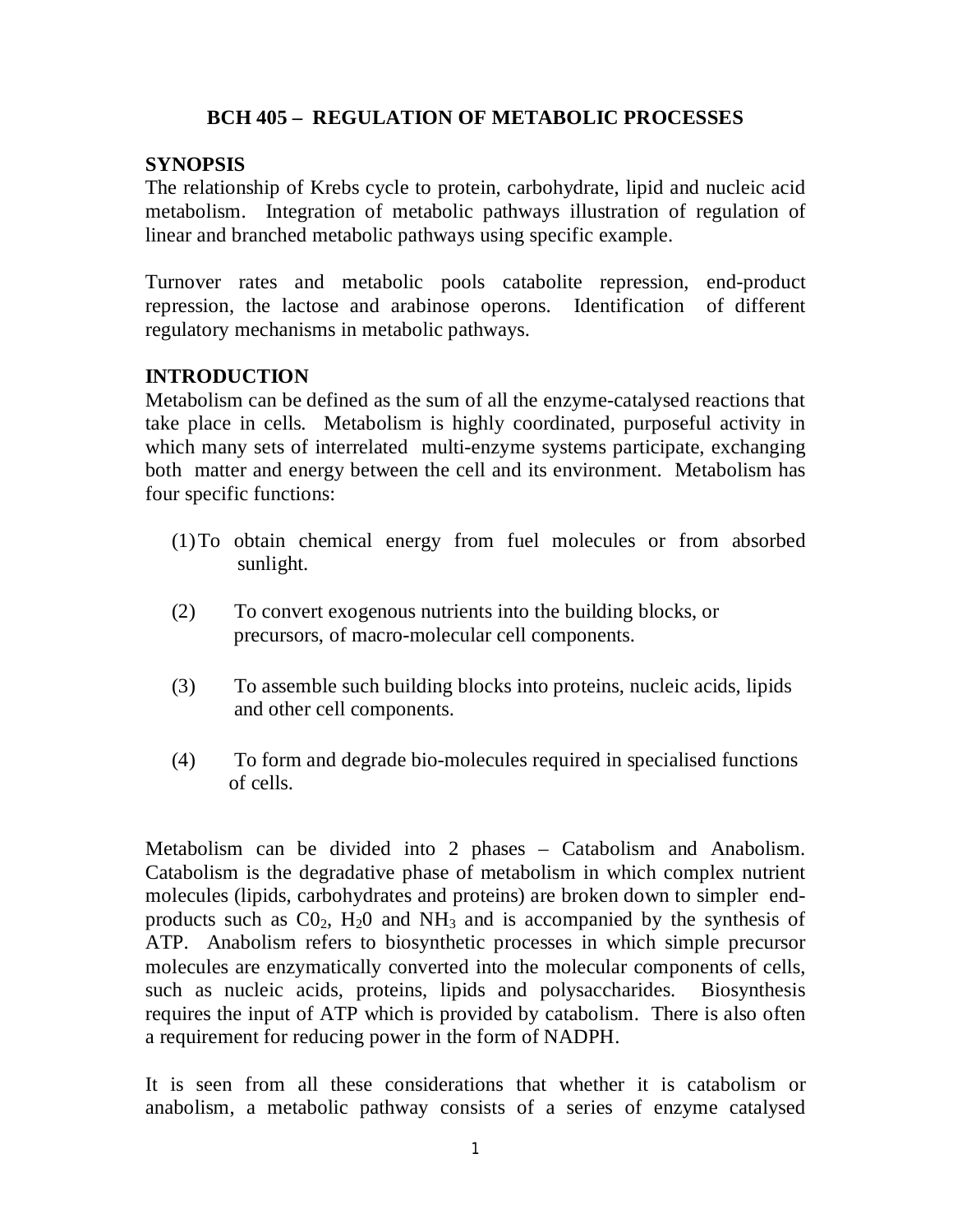reactions that convert a substrate into a product. The individual reactions of many such pathways have been elucidated using the following techniques:

- (1) Identification of intermediates which accumulate upon the addition of specific inhibitors of the pathway;
- (2) The addition of possible intermediates of the pathway (since their conversion to the product confirms the role).
- (3) The addition of radioactively labeled substrate (or intermediates) and the study of the distribution of the label in intermediates and products.
- (4) The separation of the enzymes of the pathway and the elucidation of the chemistry of each reaction in isolation.

The results of these investigations have now been collated into metabolic maps.

## **Stages of Metabolism.**

Although metabolism involves hundreds of different compounds and enzymes, 3 stages of metabolism are recognized.

# Draw Diagram

*Stage 1*: The nutrient macro-molecules are broken down into their respective building blocks – Proteins will yield amino acids, polysaccharides give rise to carbohydrate units that are convertible to glucose and lipids are broken down into glycerol and fatty acids and other components.

In stage II of metabolism, the many different products of stage 1 are collected and converted/degraded again into simpler metabolic intermediates. Thus, hexoses, pentoses and glycerol are degraded via the 3-carbon intermediate pynuvic acid to yield a single Z-carbon species, acetyl CoA. The various fatty acids and amino acids are broken down to form acetyl CoA and a few other end products. The combustion of the acetyl groups of acetyl CoA by the nitric acid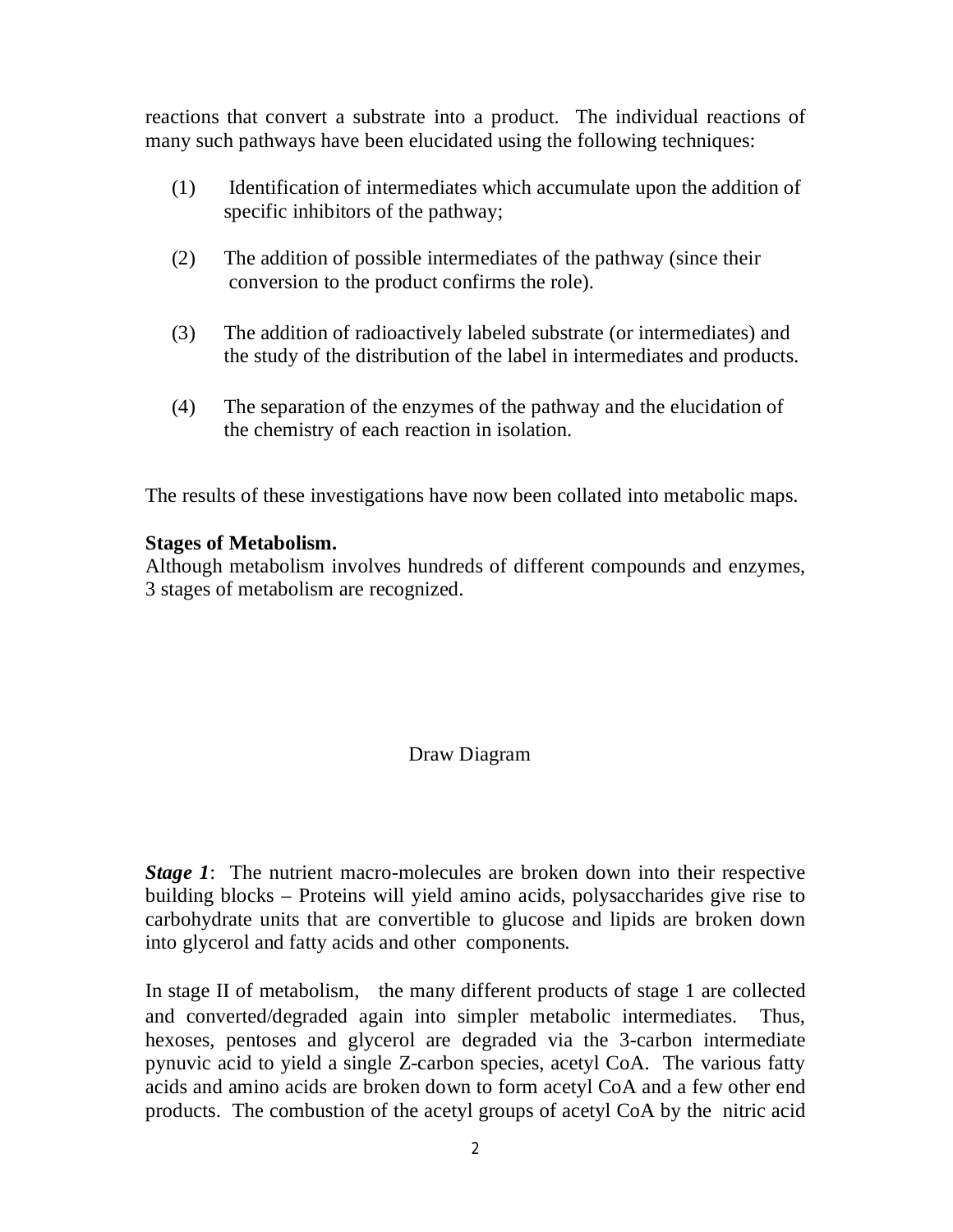cycles and oxidative PO4 lation to produce  $CO<sub>2</sub>$  and  $H<sub>2</sub>0$  represent stage 3 of catabolism.  $CO<sub>2</sub>$  and  $H<sub>2</sub>O$  are the ultimate waste products of aerobic catabolism.

Biosynthesis also takes place in 3 stages. Small precursor molecules are generated in stage 3, then converted in stage 2 into building block molecules, which are finally assembled into macro-molecules in stage 1, For e.g. biosyn of proteins begins in stage 3 with the formation of certain  $\alpha$ -Keto acids, which are precursors of the  $\alpha$ -amino acids. In stage 2, the  $\alpha$ -Keto acids are ammated by amino-group donors to form  $\alpha$ -amino acids. Finally in stage 1, the amino acids are assembled into polypeptide chains.

Catabolic pathways have diffuse beginning (starting from many fuel molecules) but converge into a final route in stage 3. Anabolic pathways diverge; they start from a few precursors in stage 3 and as they proceed through stage 2 and stage 1, they branch and diverge, leading to formation of many different kinds of biomolecules.

Converging Pathways of Diverging pathways of Catabolism Biosynthesis

### **Differences between catabolism and anabolism**

(1)They are not the reverse of each other

(2)They are independently regulated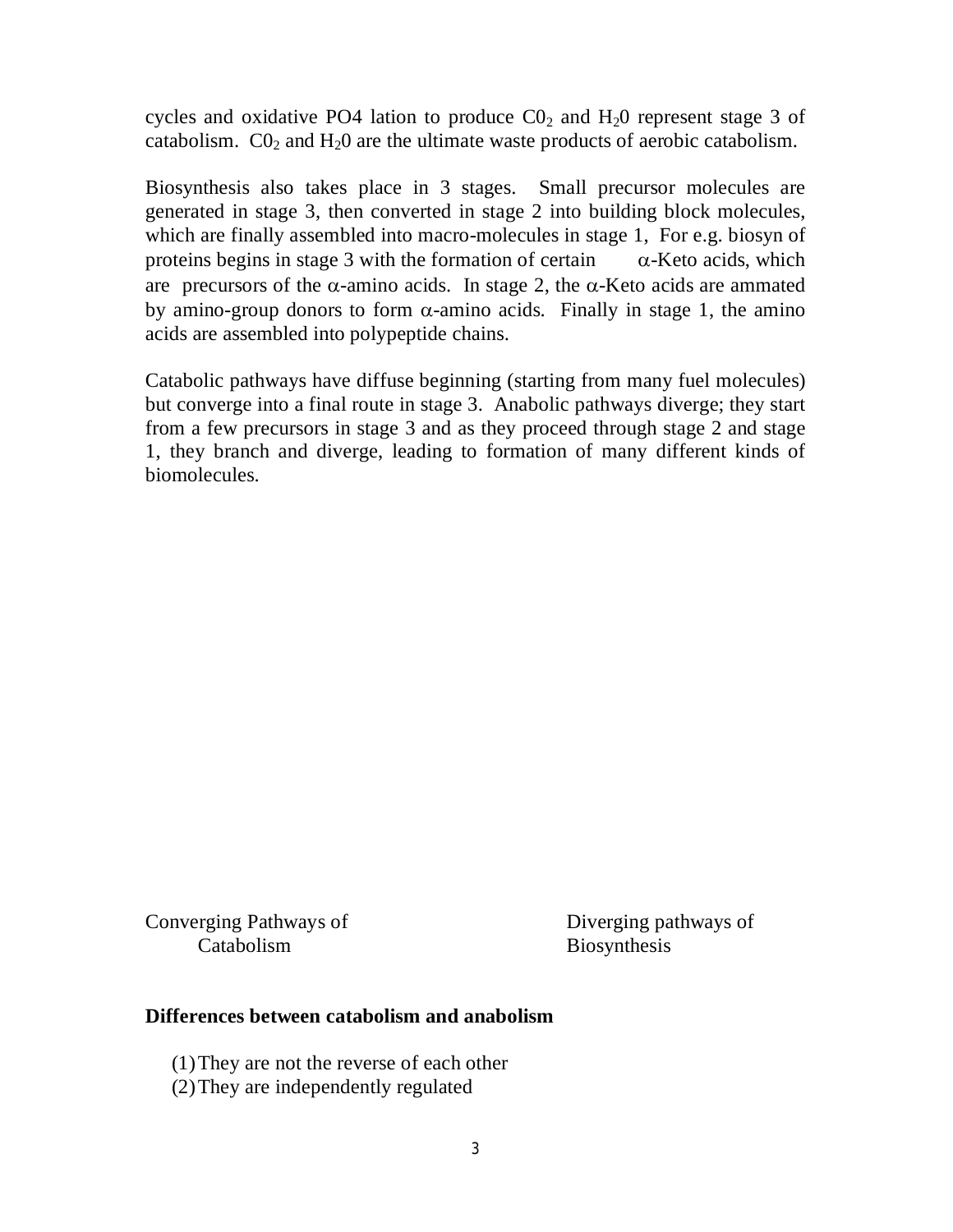(3)They often take place in different locations in the cells (compartmentalization β-oxidation-mutochondria syn of fatty acids – cytosol.

## **Cellular regulation of metabolic pathways**

Metabolic pathways can be linear, e.g. glycolysis or can be cyclic, e.g. TCA. In general, the rate of catabolism is controlled not by the conc. of nutrients available in the environment of the cell, but by the cell's need for energy in the form of ATP. Similarly, the rate of biosynthesis of cell components is also adjusted to immediate needs. However, the regulation of a metabolic pathway may occur at several levels.

- (1) The reaction rate of each enzymatic reaction si a function of the pH and the intracellular concs. of its substrates products and cofactor which are pryelements in the regulation of enzyme activity.
	- (a) Substrate availability Any metabolic pathway could in theory at least, be regulated very simply by the availability of substrate. A reduction insubstrate conc. will decrease the activity of the enzyme (provided it is not saturated with substrate) and this could result in a decreased flux through the pathway. Similarly, an increase in (S) could stimulate the path-way. In general however, the constancy of the internal environment of the animal and the cell, as regards the substrates of metabolic pathways implies that such regulatory mechanisms are not common in higher animals. However, a typical, e.g. of control by substrate availability is that by plasma conc of fatty acids. The conc of plasma fatty acids appears to play a fundamentally impt. role in the regulation of their oxidation by various tissues and in turn their oxidation can modify the rate of carbohydrate utilization by the animal. IN such a situation, if the conc. of the fatty acid is known to be regulatory, emphasis then shifts from the metabolic pathway that accounts for plasma fatty acid conc./transport to the factors responsible for changes in fatty acid conc.
	- (b) Cofactor availability Some what similar to control by substrate availability. However, substantial inhibition of enzyme activity (and therefore the rate of the metabolic pathway) could be achieved only if the conc. of the cofactor was reduced to very low levels. This may only be possible if the cofactor is specific for the particular pathway in question and is not required for other pathways. Although such specific is uncommon, a typical, e.g. will be carmitine, a cofactor involved in fatty acid oxidation.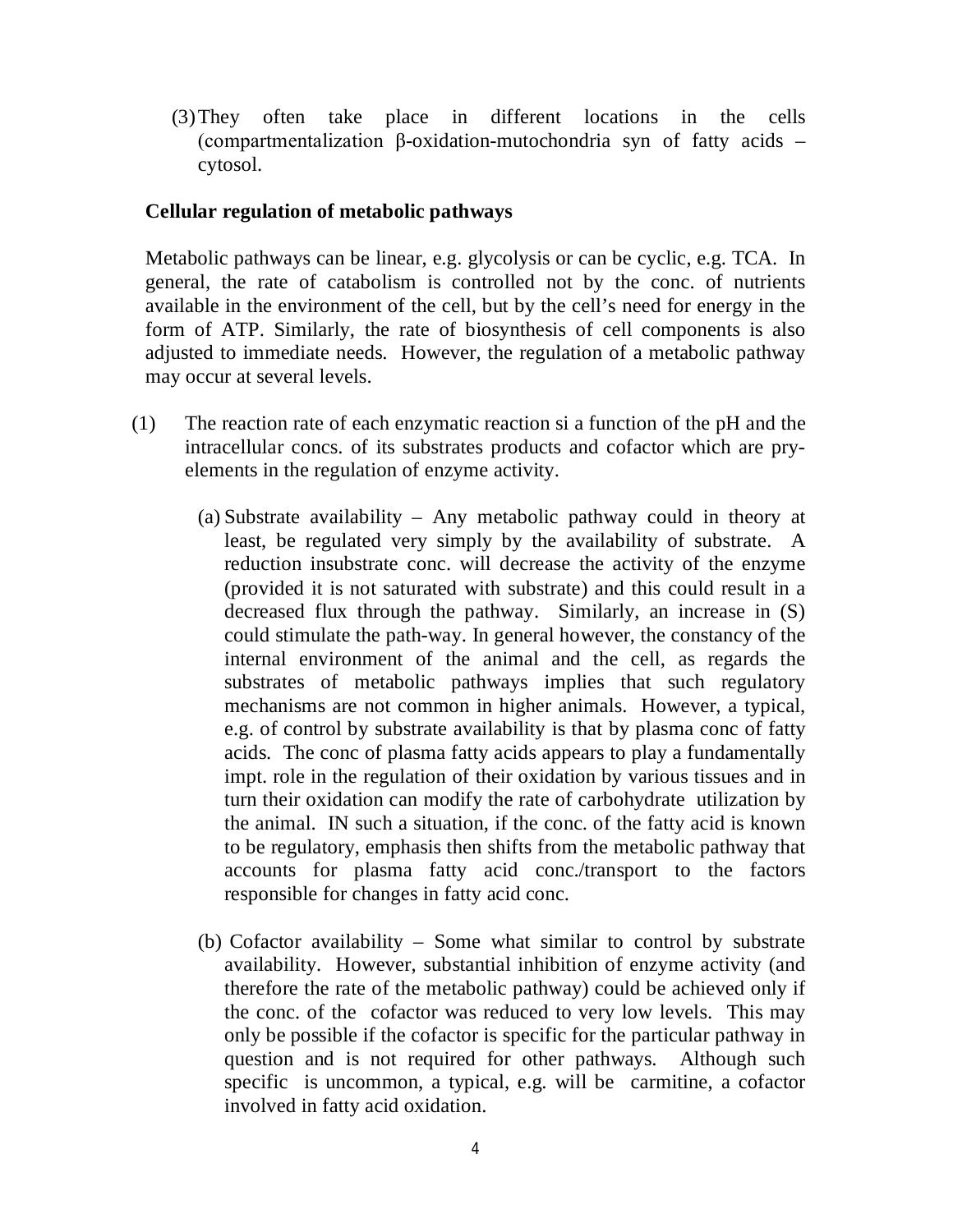Fatty  $acyl - CoA$ 

Camitime acyl **Transferase** 

Fatty acids are activated by an enzyme, fatty acyl-CoA synthetase to produce fatty acyl-CoA, a reaction that occurs in the cytoplasm. The β-oxidation of fatty acid occurs inside the mitochondrion. Therefore, the fatty acyl-CoA has to traverse the mitochondrial membranes. The inner mitochondrial membrane is not permeable to fatty acul-CoA; to overcome this barrier, fatty acyl-CoA is converted into fatty acyl-carmitone by the enzyme carmitine acyltransferase. Fatty acyl-carnitine is able to traverse the embrane and on getting into the mitochondrion, is converted back to fatty acyl-CoA and thus provides substrate for β-oxidation. Thus, variations in (carnitone) could regulate the rate of fatty acid oxidation without affecting other metabolic processes.

Another, e.g. of control by cofactor availability is the regulation of e-transport and oxidative phosphonylation in the nito-chondria by adenine nucleotides.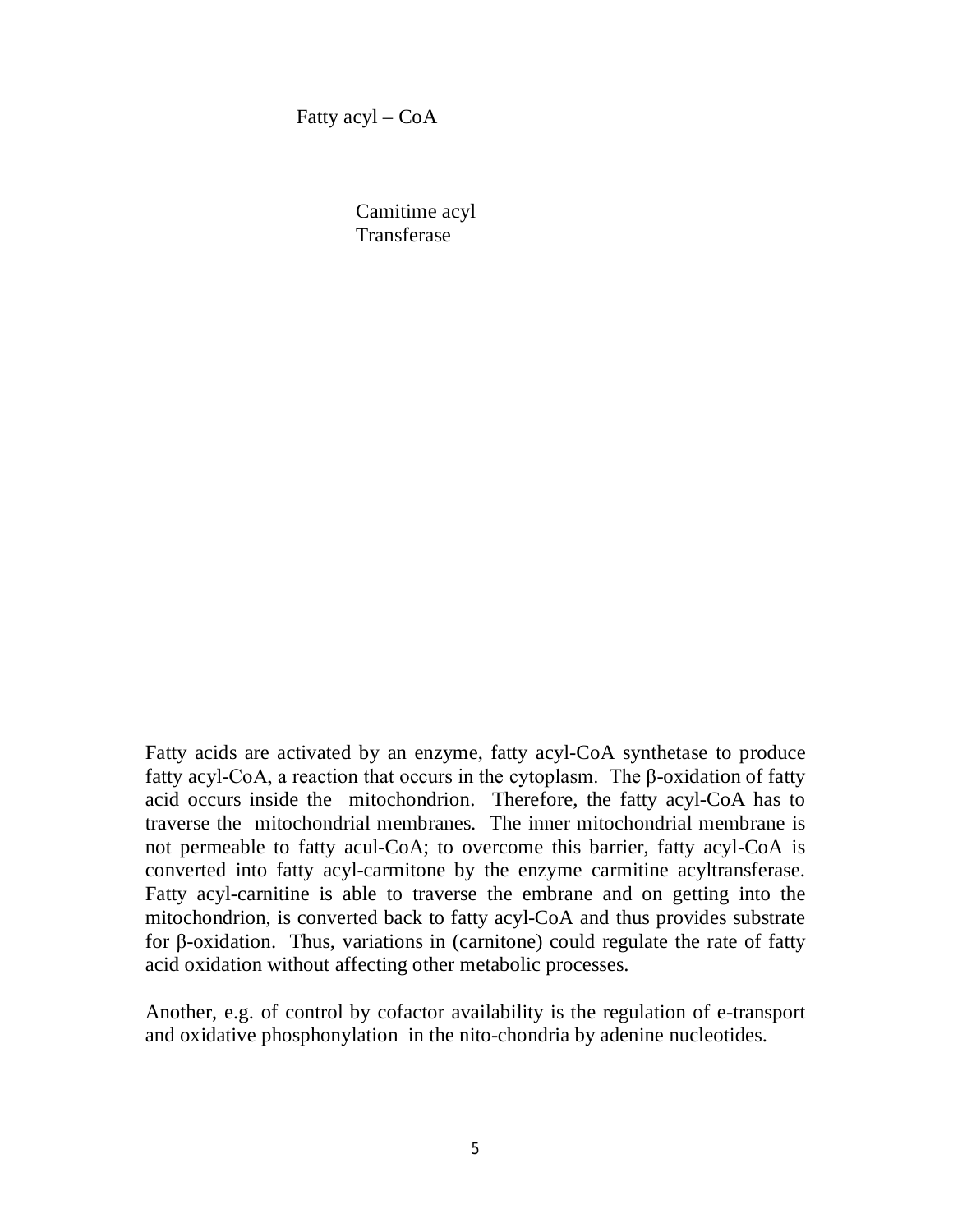- (c) Product removal If a pathway substrate is converted to the pathway product by a series of reactions, the removal of the product could control the rate of its formation from the substrate. Minor pathways or perhaps specific portions of metabolic pathways may be controlled by such a mechanism. A typical, e.g. is the conversion of pynivate to lactate in muscle catalysed by lactate DH and the movement of lactate from the muscle to the blood. An increased blood flow through the muscle will increase the rate of lactate removal from the muscle which could therefore increase the rate of conversion of pyruvate to lactate. Another possible, e.g. is the utilization of acetoacetic acid by extra-hepatic tissues.
- (2) The second level of control of metabolic pathways is through the action of regulatory enzymes. There are 2 major types of regulatory enzymes:
	- (a) Allosteric enzymes: These are enzymes whose catalytic activity is modulated through the non-covalent binding of a specific metabolite at a site on the protein other than the catalytic site;
	- (b)Covalently modulated enzymes: These are enzymes that are interconverted between active and inactive forms by the action of other enzymes. They also respond to non-covalent allosteric modulators. The 2 types of regulatory enzymes respond to alterations in the metabolic state of a cell or tissue on a relatively short time scale – allosteric enzymes within seconds and covalently regulated enzymes within minutes.
	- (a) Allosteric enzymes.

Allosteric regulation acts to modulate enzymes situated at key steps in metabolic pathways. IN metabolic pathways, the end product of the reaction sequence may inhibit an enzyme at or near the beginning of the sequence; such that the rate of the entire pathway is determined by the steady-state concentration of the end-product. Consider the reaction sequence:

$$
A \xrightarrow{E_1} B \xrightarrow{E_2} C \xrightarrow{E_3} D \xrightarrow{E_4} G
$$

In this scheme, G represents an essential metabolite (lipid, protein, nucleotide). Here, G, the end-product inhibits the  $1<sup>st</sup>$  step in the reaction sequence catalysed by  $E_1$ . Therefore, when sufficient G is synthesized, it blocks further synthesis of itself. This phenomenon whereby product of a reaction sequence inhibits the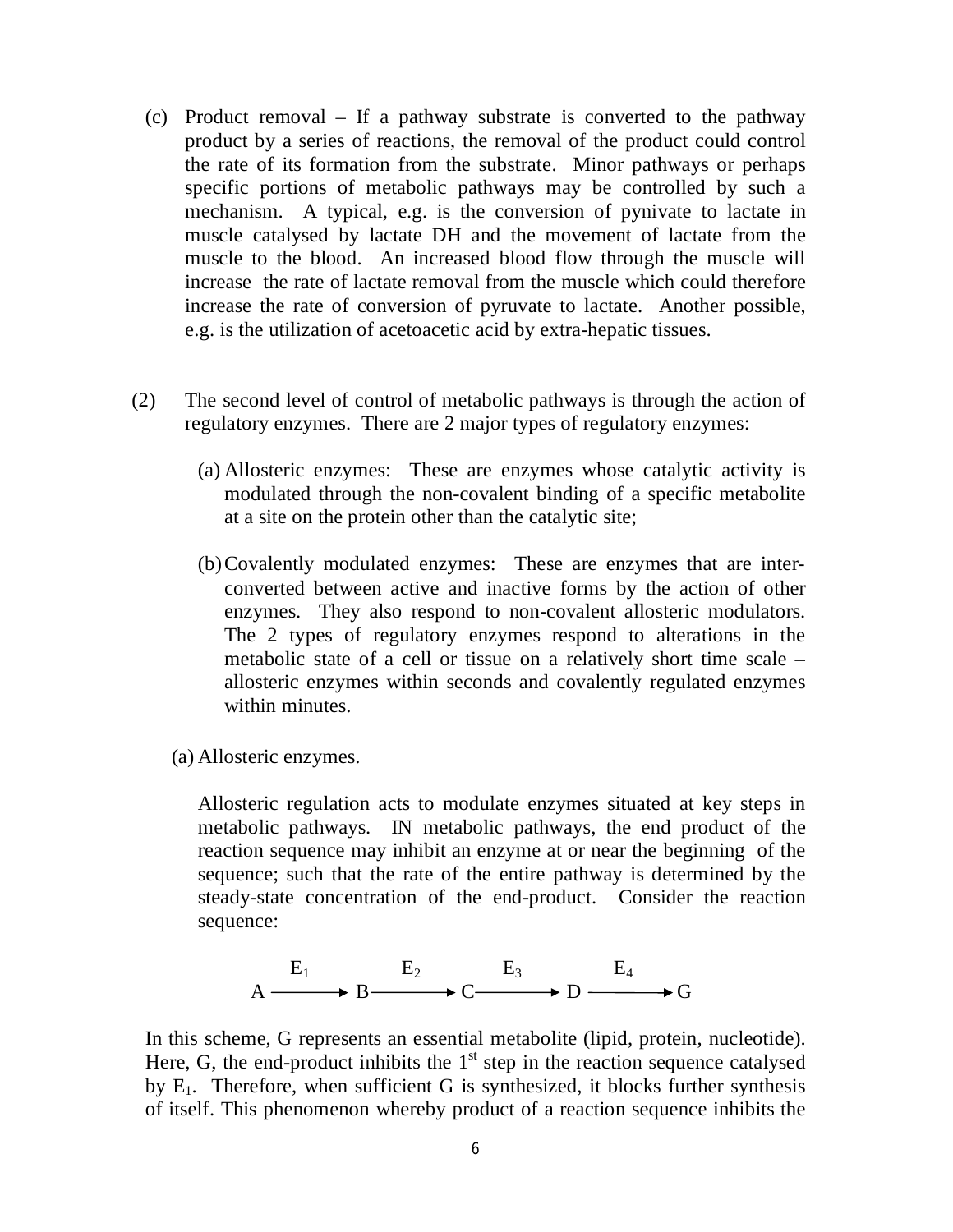activity of an enzyme early in the biosynthetic pathway is referred to as feedback inhibition or feedback regulation or end-product inhibition. The  $1<sup>st</sup>$ enzyme in this sequence that is inhibited by the end product is called an Allosteric enzyme. The reaction catalysed by the allosteric enzyme is usually irreversible under intra-cellular conditions. It is often called the committing reaction or the rate-limiting step; once it occurs all the ensuing reactions of the sequence will take place. Typical eggs include regulation of biosynthesis of amino acids and puries in micro-organisms. IN the synthesis of L-isoleucune from L-threonine, ile inhibits the  $1<sup>st</sup>$  enzyme in the pathway, threonine deaminase



In the synthesis of cytidine triphosphate (CTP) from carbamyl  $PO_4 + L$ aspartrate, CTP inhibits aspartate, trans-carbamylase. It is a good strategy for the cell to regulate a metabolic pathway at its  $1<sup>st</sup>$  step, to achieve maximum economy of metabolites.

#### **Patterns of allosteric modulation**

Draw diagrams of linear and branched pathways – see next page.

In linear pathways, the end-product usually inhibits the  $1<sup>st</sup>$  enzyme in the sequence. Sometimes, the  $1<sup>st</sup>$  substrate or the precursor may act as a +ve stimulator and stimulate the  $1<sup>st</sup>$  reaction. IN branched pathways the metabolite at the branch point is often the feed-back inhibitor of the  $1<sup>st</sup>$  enzyme, whereas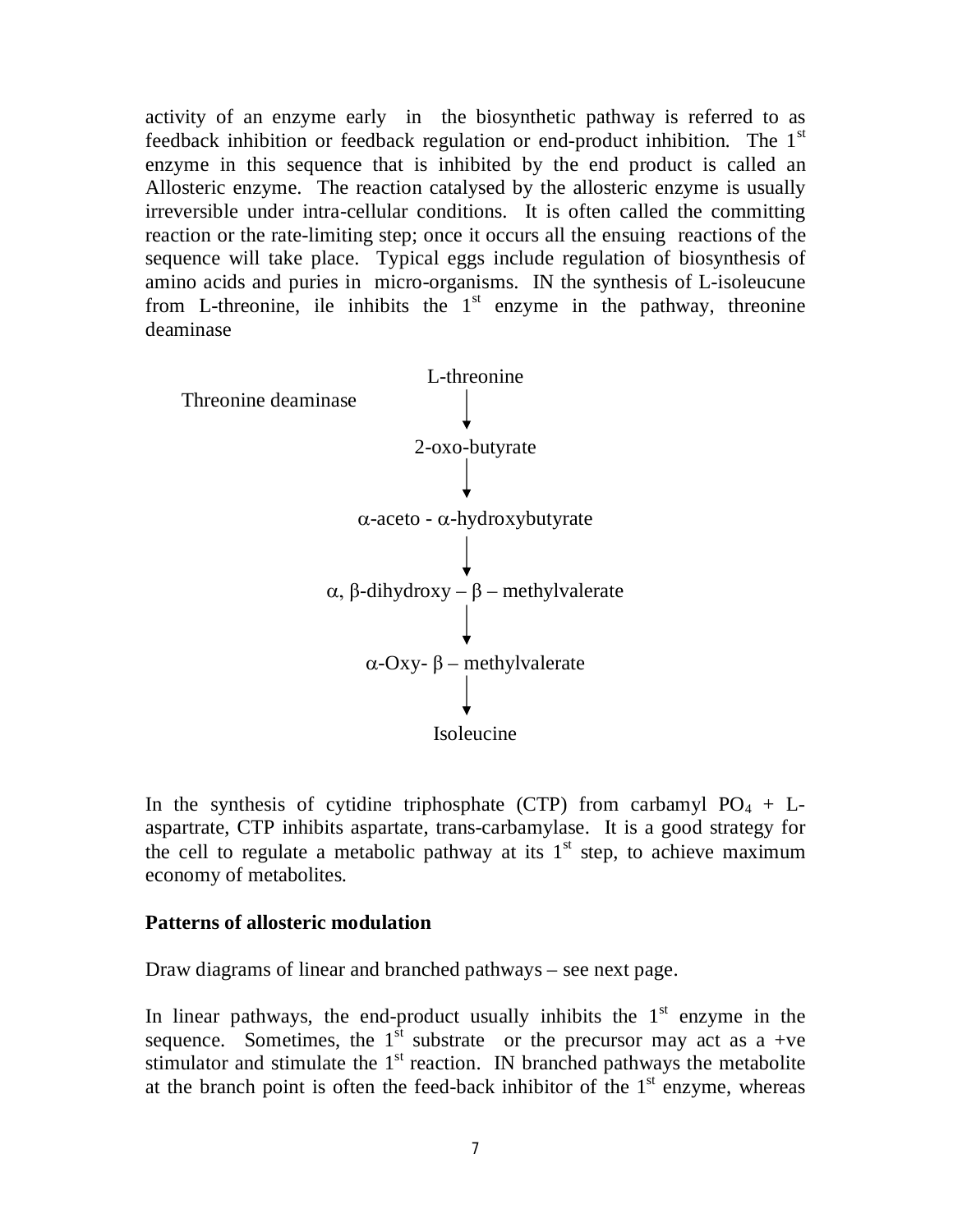

the 2 end-products of the branches ( $P_1 \& P_2$ ) often act as feedback, inhibitors of the  $1<sup>st</sup>$  enzyme after the branch point.

## **Properties of Allosteric Enzymes**

(1) An allosteric enzyme possesses at least 2 spatially distinct binding sites on the protein molecules the active or the catalytic site and the regulator or the allosteric site. The metabolic regulator molecule binds at the allosteric site and produces a change in the conformational structure of the enzyme, so that the geometrical relationship of the amino acid residues in the catalytic site is modified. Consequently, the enzyme activity either increases (activation) or decreases (inhibition).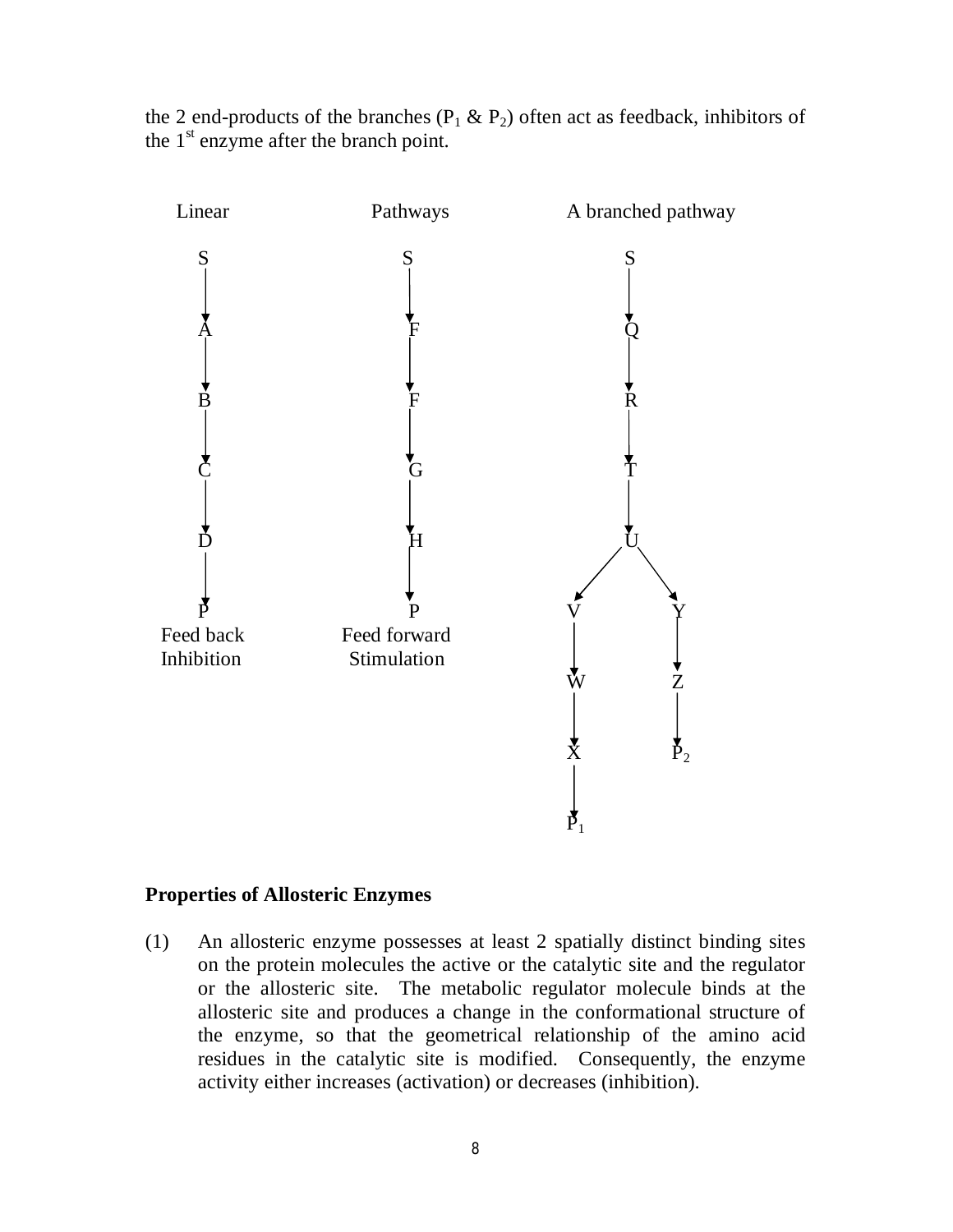(2)Allosteric enzymes show 2 different types of control – heterotropic and homotropic depending on the nature of the modulating molecule. Heterotropci enzymes are stimulated or inhibited by an effector or modulator molecule other than their substrates, e.g. threonine deaminase the substrate is threamine and the modulator is iso-leucine. When the modulator promotes the binding of substrate to the allosteric enzyme, the modulator is said to be a +ve effector or allosteric activator whereas when the modulator diminishes the binding of substrate, it is called  $a -ve$ effector or allosteric inhibitor, +ve effectors increase the number of binding sites for substrate whereas –ve effectors decrease the number of binding sites for the substrate.

In homotropic enzymes, the substrate also functions as the modulator. Homotropic enzymes contain 2 or more binding sites for the substrate modulation depends on how many of the substrate sites are bound.

(3)Their Kinetics do not obey the Michaelis – Mention equation. A plot of V vs S for an allosteric enzyme yields sigmoid – or S-shaped curve rather than rectangular hyperbola.



One possible explanation for the occurrence of these sigmoid Kinetics is that each molecule of enzyme possesses more than one catalytic site to which the substrate could be bound. The binding of the regulator molecule causes a conformational change in the protein so that the structure of the catalytic site is modified. This conformational change can be considered as information transfer between the regulator and the catalytic sites such that the binding of substrate at one site affects the binding of subsequent molecules of substrate at the remaining binding sites – a phenomenon referred to as Cooperativity.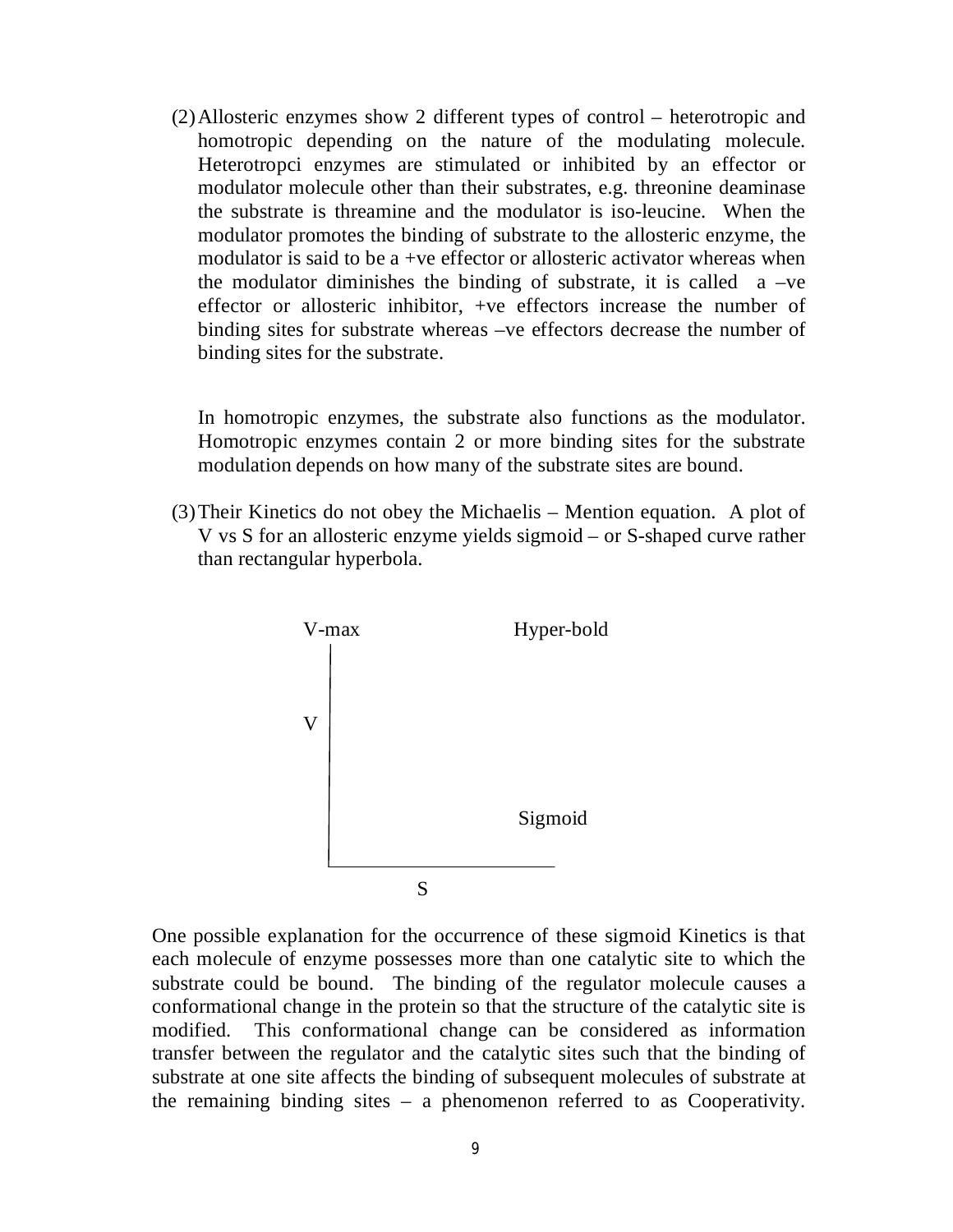When the binding of the regulator results in more substrates being bound, then it is +ve cooperativity and the reverse as –ve cooperativity.

- (4)Inhibition of a regulatory enzyme does not conform to any normal inhibition pattern and the inhibitor does not bear any obvious structural relationship to the substrate. The enzyme exhibits extreme specificity with regard to the regulator molecule.
- (5)Allosteric enzymes have an oligomeric organization. They are composed of more than one polypeptide chain and have more than one S-binding site per enzyme molecule.
- (6)Treatment of the allosteric enzyme with agents or conditions that exert a mild denaturing effect can result in loss of sensitivity to the effects of the regulatory molecule without changing the catalytic activity. This phenomenon is referred to as desensitization and this can be effected by high or low pH mercurials (such as mercuric chloride) urea or by gentle heating. Desensitisation causes dissociation of the ntive enzyme into its component sub-units and this prevents interaction between the regulator and catalytic sites.

Unlike most enzymes, many allosteric enzymes undergo reversible inactivation at  $O^{\circ}C$ .

(b)Covalently modulated enzymes.

This is a  $2<sup>nd</sup>$  group of regulatory enzymes that are inter-converted between active and inactive forms by other enzymes by covalent modification of specific amino acid residues on the enzyme surface. Covalent modification may either reinforce or counteract the effects of allosteric regulators and hence may either intensify or tend to nullify allosteric regulatory effects. Regulation by covalent modulation is well documented in animals.

In mammalian systems, the 2 most common forms of covalent modification are Partial proteolysis and Phosphorylation and De-phosphorylation. B/C Cells lack the ability to reunite the 2 portions of a protein produced by hydrolysis of a peptide bond, proteolysis constitutes an irreversible modification. In contrast, phosphorylation is a reversible. Phosphorylation takes place on seryl, threomyl, or tyrosyl residues and it is catalysed by a group of enzymes known as protein Kinases.  $B/c PO<sub>4</sub>$  lation is versible, the hydrolytic removal of these phosphoryl groups is also possible and it is catalysed by enzymes called protein phosphatases.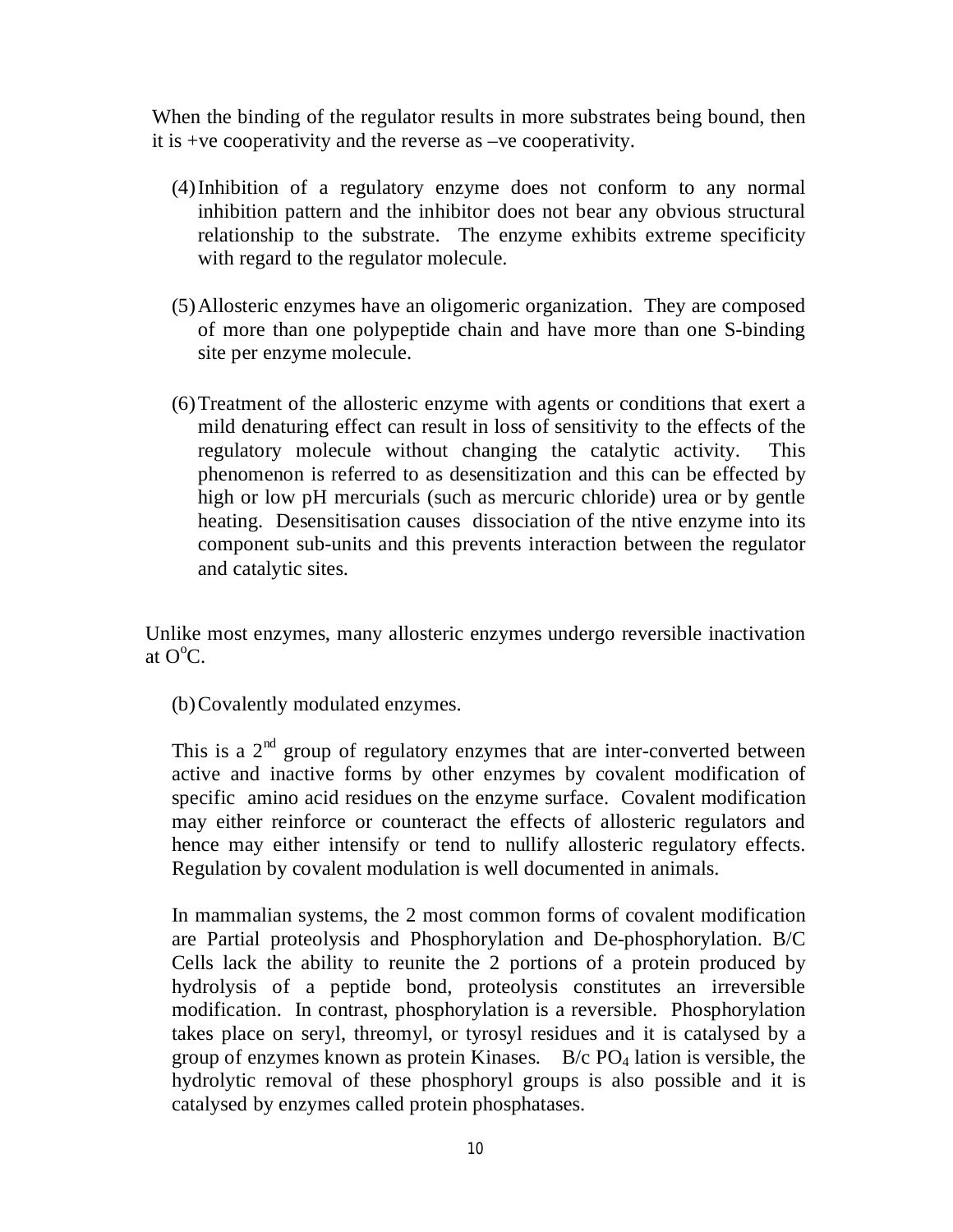ATP ADP

 $Mg^{2+}$ 

Kinase Phosphorylation

Enz-Ser-OH  $\text{Enz} - \text{Ser} - \text{O} - \text{PO}_3^2$ 

Phosphatase

 $Mg^{2+}$ 

Pi DephosphorylationH<sub>2</sub>0

The activities of protein Kinases and protein Phosphatases are themselves regulated; if not, their concerted action would be both thermodynamically and biologically unproductive.

A classical example of an enzyme regulated by covalent modification of its activity is glycogen phosphorylase of animal tissues which catalyses the breakdown of glyzogen.

 $(Glucose)_n$  + Pi  $(Glucose)_{n-1}$  + Glucose -1- PO<sub>4</sub> Glycogen Shortened glucogen molecule

Glycogen phosphorylase occurs in 2 forms, phosphorylase a, the more active form and phosphory lase b, the less active form. Phosphorylase a is an oligomeric protein with 4 major sub-units. Each sub-unit: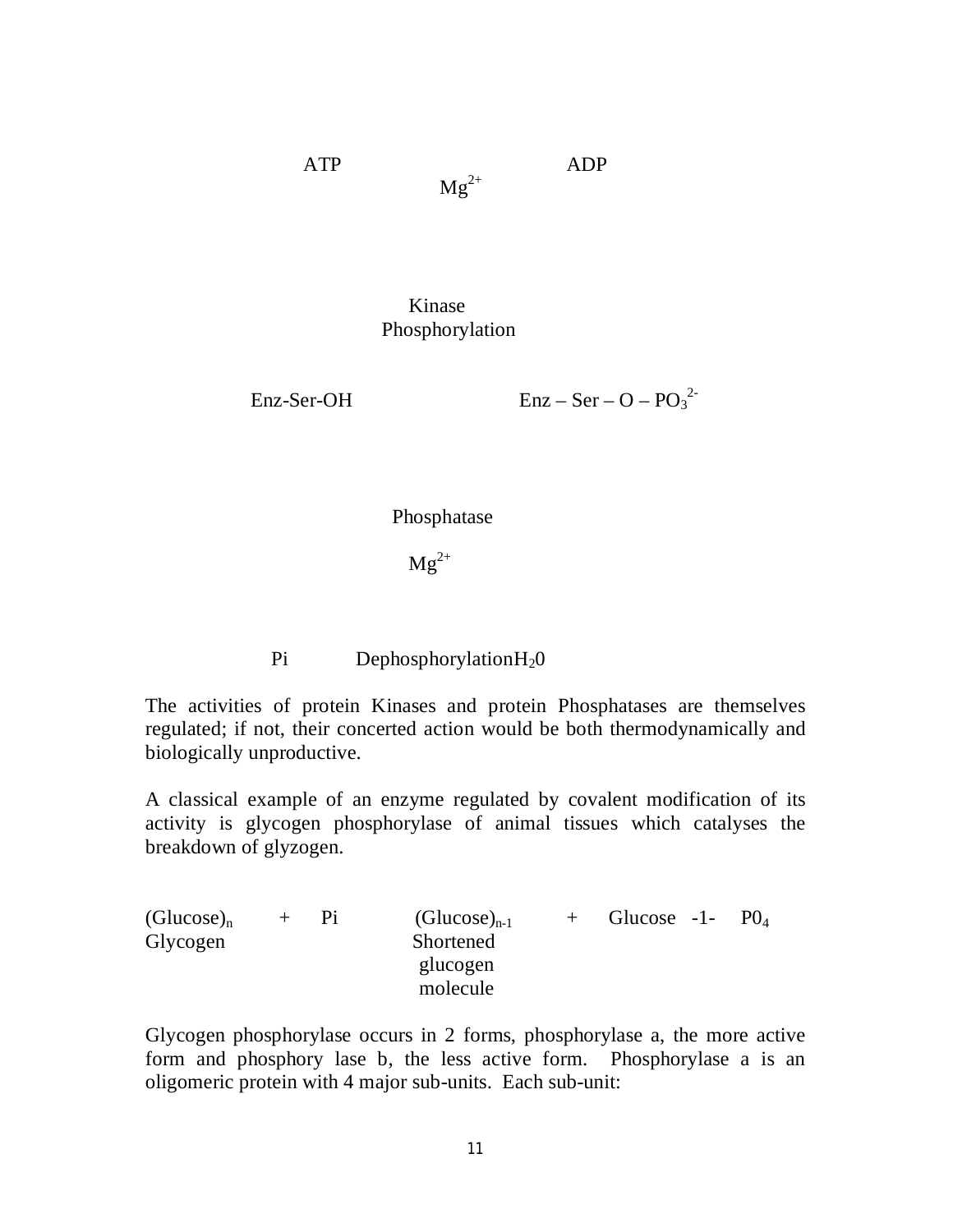

 $4H<sub>2</sub>0$  4-ADP

| Phosphorylase |  |
|---------------|--|
| Phosphatase   |  |

Phosphorylase Phosphorylase  $4P_i$  Kinase

4ATP



Contains a serine residue that is phosphorylated at the OH groups; these  $PO<sub>4</sub>$ groups are required for maximum catalytic activity. The  $PO<sub>4</sub>$  groups in phosphorylase a can be hydrolytically removed by the enzyme phosphorulase phosphatase. Removal of the  $PO<sub>4</sub>$  groups causes phosphorylase a to dissociate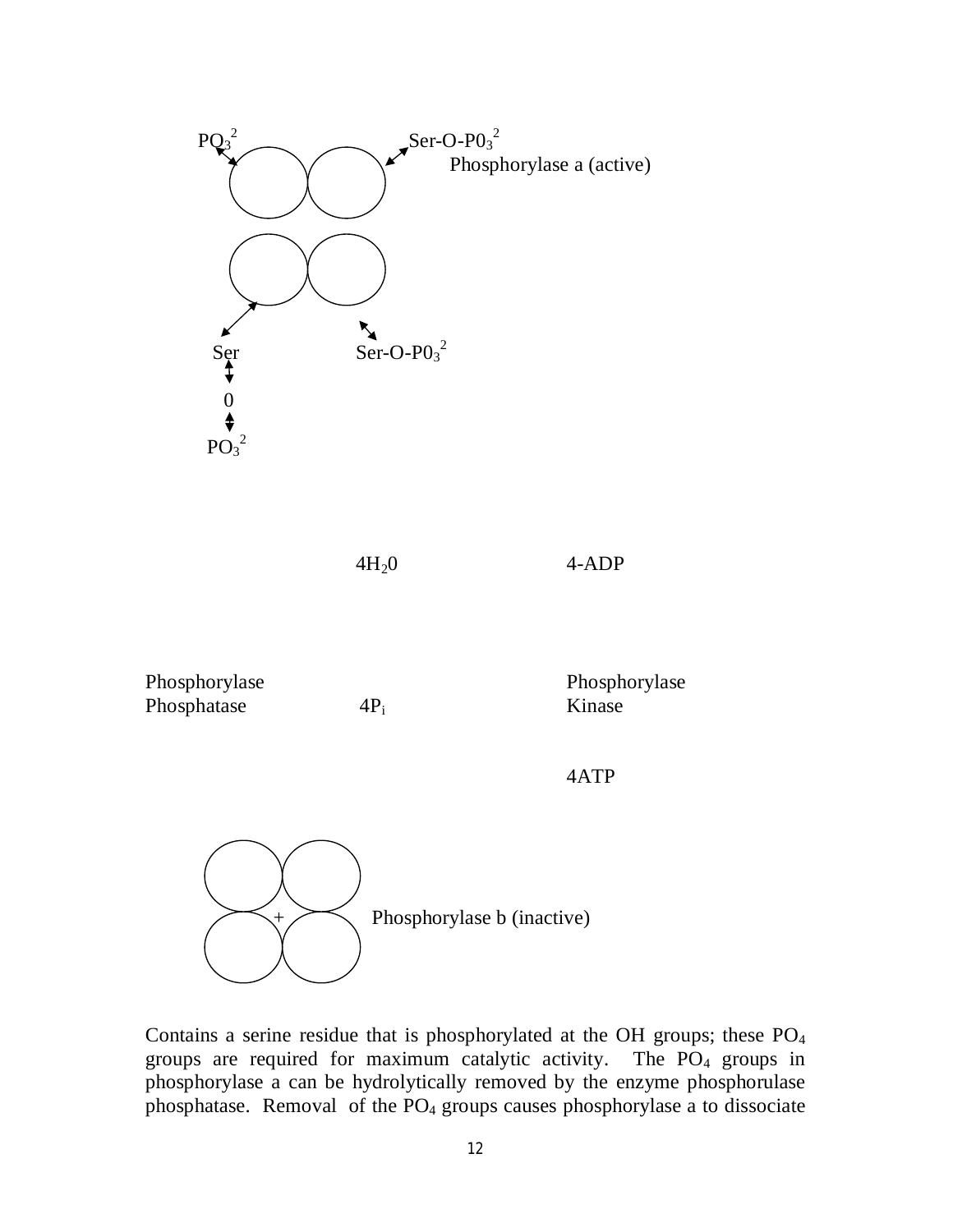into 2 half molecules, phosphorylase b, whicha re inactive. Reactivation of the inactive phosphorylase b to form active phosphorylase a can be brought about by the enzyme phosphorylae kinase, which catalyses the enzymatic  $PO<sub>4</sub>$  lation of the serine resolves at the expense of ATP. In this way, the activity of glycogen phosphorylase (glycogen breakdown is regulated by the action of 2 enzymes that shift the balance between its active and inactive forms.

The  $2<sup>nd</sup>$  string attribute of glycogen phosphorrylase and similar regulatory enzymes modulated by covalent modification is that they can greatly emplify a chemical signal. All enzymes can bring about amplification, i.e. one enzyme molecule can catalyse formation of thousands of product molecule from a given substrate in a given period of time. However, here an enzyme acts upon another enzyme as its substrate. One molecule of phsophorylase Kinase can convert thousands of molecules of phosphorylase b into the active phosphorylae a, which in turn can catalyse the production of thousands of molecules of G-I-P molecules from glycogen. Phosphoglase Kinase and phosphorylase thus constitute an amplification cascade with 2 steps. Examples of mammalian enzymes whose activity is altered by covalent  $PO_4$  lation-de- $PO_4$  lation.

|                          | Activity | <b>State</b> |
|--------------------------|----------|--------------|
| Enzyme                   | Low      | High         |
| Acetyl CoA carboxylase   | EP       | E            |
| Glycogen synthase        | EP       | E            |
| Pyruvate dehydrogenase   | EP       | E            |
| <b>HMG CoA reductase</b> | EP       | E            |
| Glycogen phospyorylase   | E        | EP           |
| Citrate lyase            | E        | EP           |
| Pyospyorylase b Knase    | E        | EP           |
| HMG CoA reductase Kinase | F        | EP           |

### **Protein Kinase**

These are converte enzymes that catalyse the ATP-dep  $PO<sub>4</sub>$  lation of serine, threonine or tyrosine OH groups in target proteins PO<sub>4</sub> lation introduces a bulky group bearing 2-ve charges, causing conformational changes that alter the target protein's function. Unlike a phosphoryl group, no amino acid side chain can provide 2 –ve charges. Protein Kinases differ in size, sub-unit structure and sub-cellular location. However, they share a common catalytic mechanism based on a conserved catalytic core/Kinase domain of 260 amino acid residues. Theya re classified as Ser/Thr and/or Tyr specific. They also differ in terms of the target proteins that they recognize and  $PO<sub>4</sub>$  late target selection depends on the presence of an amino acid sequence within the target protein that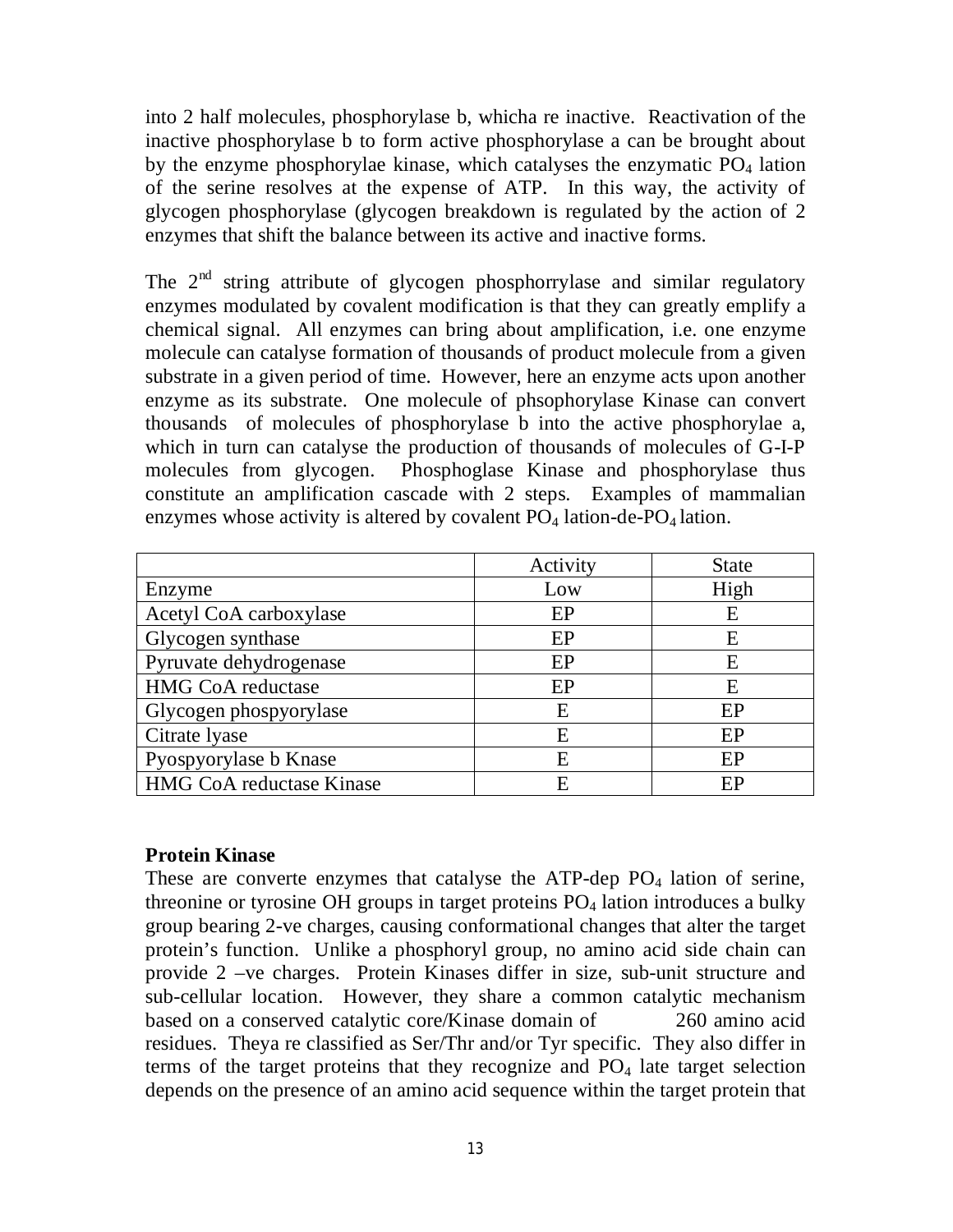is recognized by the Kinase. For instance, cAMP-dependent protein Kinase phosphorylated proteins having Ser or Thr residues that occur in an Arg- (Arg or Lys) – (any amino acid) – (Ser or Thr) sequence segiments. Tyrosine Kinases are protein Knases that  $PO<sub>4</sub>$  lates Tyr-residues and occur only in multicellular organisms. They are components of signaling pathways involved in cell-cell communication.

| <b>Classification of Protein</b><br><b>Protein Kinase Class</b> |                                                         |                                                                                                                                            | Kinases<br><b>Activators</b>              |  |
|-----------------------------------------------------------------|---------------------------------------------------------|--------------------------------------------------------------------------------------------------------------------------------------------|-------------------------------------------|--|
|                                                                 |                                                         |                                                                                                                                            |                                           |  |
|                                                                 | A                                                       | 1. Ser/Thr Protein Kinases<br>Cyclic nucleotide-dependent                                                                                  |                                           |  |
|                                                                 |                                                         | cAMP-dependent<br>cGMP-dependent                                                                                                           | cAMP<br>cGMP                              |  |
|                                                                 | B                                                       | $Ca^{2+}$ - calmodulin (CAM) dep.<br>Phyosphorylase Kinase<br>Myosin light-chainKinase (MLCK)                                              | Phosphorylation by P.K<br>$CA^{2+}$ - CaM |  |
|                                                                 | $\mathsf{C}$                                            | Protein Kinase c(PKC)                                                                                                                      | $Ca^{2+}$ , diacylglycerol                |  |
|                                                                 | D                                                       | Mitogen-activated protein Kinases<br>(MAP Kinase)                                                                                          | PO <sub>4</sub> lation by MAPK Kinase     |  |
|                                                                 | E                                                       | G-protein-coupled receptors<br>β-Adrenergic receptor Kinase<br>(BARK) Rhodopsin Kinase                                                     |                                           |  |
| $\overline{2}$                                                  | Ser/Thr/Tyr protein Kinases<br><b>MAP Kinase Kinase</b> |                                                                                                                                            | PO <sub>4</sub> lation by Raf             |  |
| 3                                                               | Tyr protein Kinases                                     |                                                                                                                                            |                                           |  |
|                                                                 | $\mathbf{A}$                                            | Cytosolic tyrosine Kinases                                                                                                                 |                                           |  |
|                                                                 | B                                                       | Receptor tyrosine Kinases (RTKs)<br>Plasma membrane receptors for<br>hormones such as epidermal growth<br>factor (ECF) or platelet-derived |                                           |  |

growth factor (PDGF)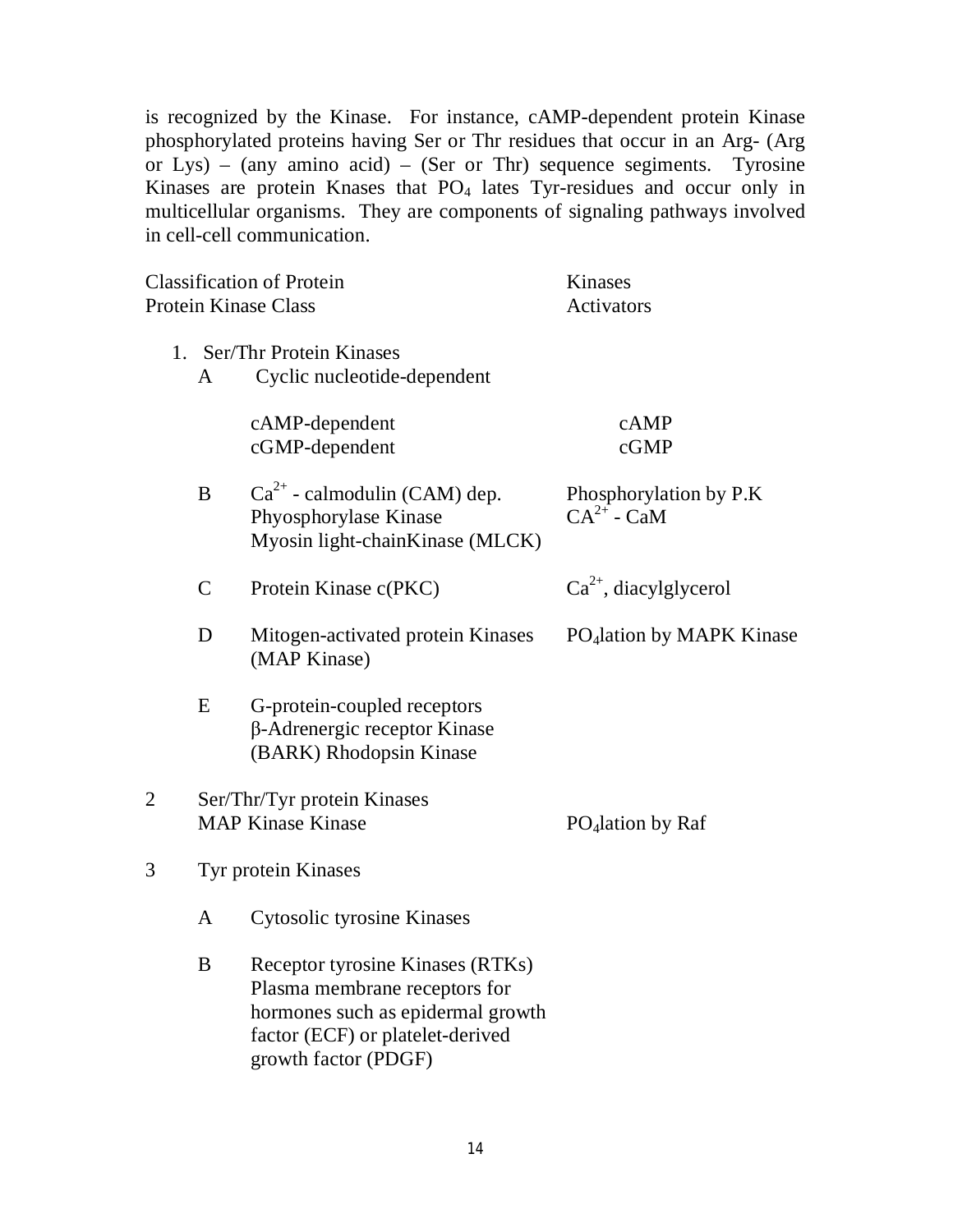#### **Regulation of the Activity of Protein – Kinases and Protein Phosphatases**

Targeting of protein Kinaes to particular consensus sequence elements within proteins creates a means to regulate these Kinases by a mechanism referred to as Intrasteric control. Intrasteric control occurs when a regulatory submit has a pseudosubstrate sequence that mimics the target sequence but lacks OH-bearing side chain at the right place. For, e.g. the cAMP-binding regulatory sub-units of protein Kinase A possess the pseudo substrate sequence that binds to the active site of protein Kinase A catalytic sub-units, blocking their activity. This pseudo substrate sequence in protein Kinase A has an alanine residue where serine occurs in the target protein. Alanine is sterically similar to serine but lacks a phosphory latable OH group. When the regulatory subuntis of protein Kinase A bind cAMP, they undergo a conformational change and dissociate from the catalytic sub-units and the active site of protein Kinase A is free to bind and  $PO<sub>4</sub>$ late its target proteins. In other protein Kinases, the pseudosubstrate seaquence involved in intrasteric control and the Kinase domain are part of the same polypeptide chain. In these cases, binding of an allosteric effector (like cAMP) induces a conformational change in the protein that releases the pseudosubstrate sequence from the active site of the Kinase domain and the active site could then P04late its target. Thus, dissociation of the regulatory sub-units activates the catalytic subunits, whereas reassociation suppresses activity.



Regulation of protein phosphatases also involbves  $P0_4$ lation and de-PO<sub>4</sub>lation phosphoprotein phosphatase inhibitor. (PP1-1) is a modulator protein that regulates the activity of phospho-protein phosphatase. When PPI-1 is PO4lated on one of its serine residues, it binds to phosphor-protein phosphatase, inhibiting its phosphatase activity. The result is an increased  $PO<sub>4</sub>$ lation of the itner convertible enzyme targeted by the protein Kinase/phosphoprotein phosphatase cycle.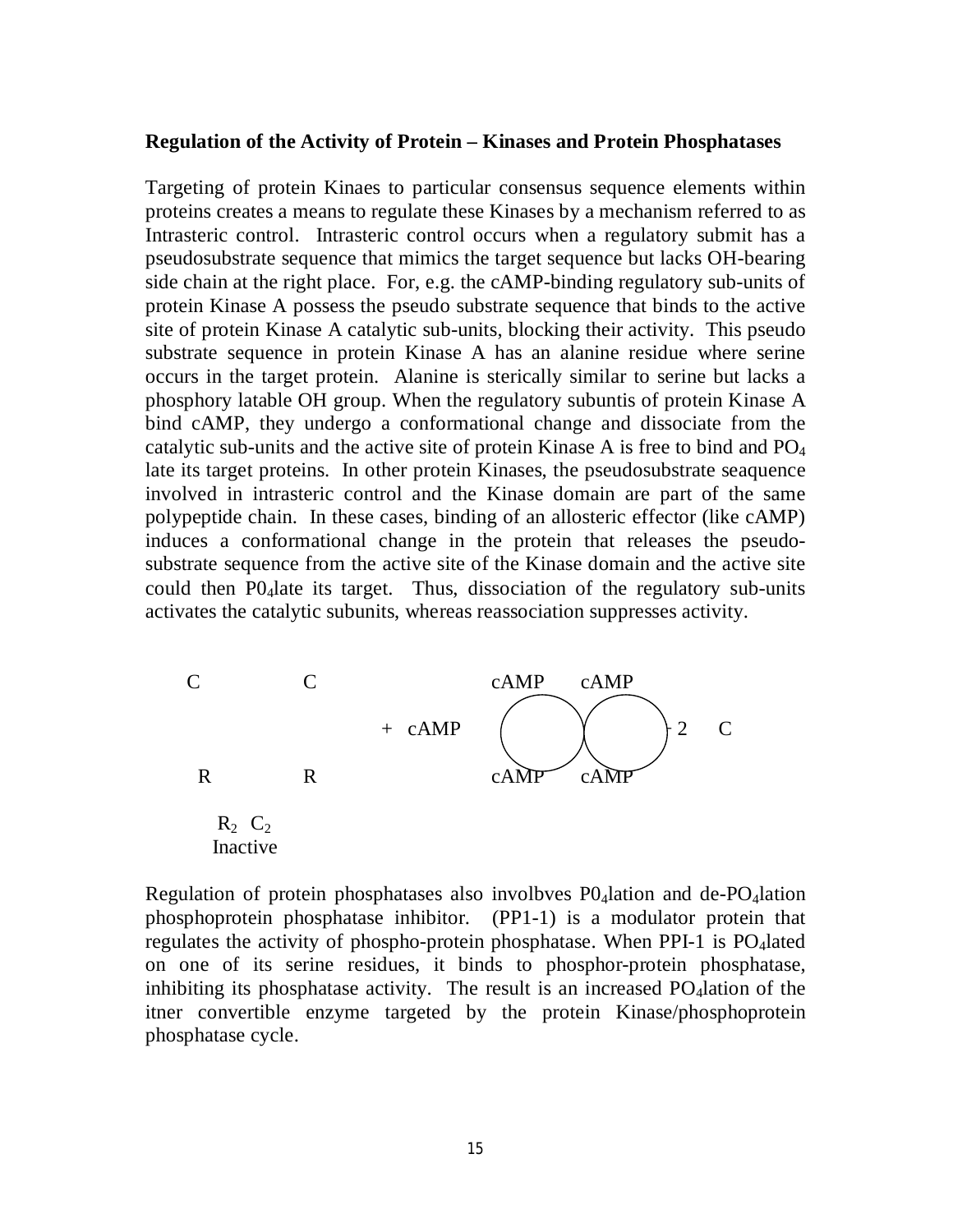## **Minor Covalent Modification of Enzyme Activity Adenylation**

An alternative mechanism of covalent modification by ATP involves adenylation transfer to an AMP adenylyl group from ATP to the enzyme with the accompanying formation of inorganic pyro PO4. While this is not known to occur in mammalian systems, adenylation is responsible for regulation of the glutamine synthelase and RNA polymerase in *E. coli*, e.g. glutamine synthetase.

$$
ATP + glutamate + NH_3
$$
  $GS$   $ADP + glutamine + P_1$ 

Glutamine synthetase is converted from its relatively active form to the less active form by the transfer of 12 mol of AMP from ATP to specific tyrosine residues in each of the 12 sub-units of the enzyme, to yield covalently adenylyl derivatives of the phenolic OH groups of the tyrosines. The enzyme may also be enzymatically de-adenylated to its active form.

### **Importance of PO4lation/De-PO<sup>4</sup> lation.**

A typical mammalian cell possesses thousands of PO<sub>4</sub>lated proteins and several hundred protein Kinases and protein phosphatases that catalyse their interconversion. The abundance of many protein Kinases in cells is an indication of the great importance of protein  $PO_4$ lation in cellular regulation. Exactly 113 protein Kinase genes have been recognized in yeast while 868 putative protein Kinae genes have been identified in the human genome. The case of interconversion of enzymes between their phosphor- and dephospho-forms accounts for the frequency of  $PO_4$ lation – de $PO_4$ -lation as a mechanism for the control of metabolic pathways. PO<sub>4</sub>lation-de PO<sub>4</sub>lation permits the functional properties of the affected enzyme to be altered only for as long as it serves a specific need. Once the need has passed, the enzyme can be converted back to its original form, ready to respond to the next stimulatory event.

Another factor underlying the widespread use of protein  $PO<sub>4</sub>$ lation-de- $PO<sub>4</sub>$ lation lies in the chemical properties of the phosphoryl group itself. In order to alter an enzyme functional properties, any modification of its chemical structure must influence the protein's 3-dimensional structure. The high charge density of protein-bound phosphoryl group – generally -2 at physiologic pH – and their propensity to form salt bridges with arginy residues make their potent agents for modifying protein structure and function PO4lation generally targets amino acids distant from the catalytic site itself. Consequent conformational changes then influence an enzyme's intrinsic catalytic efficiency or other properties.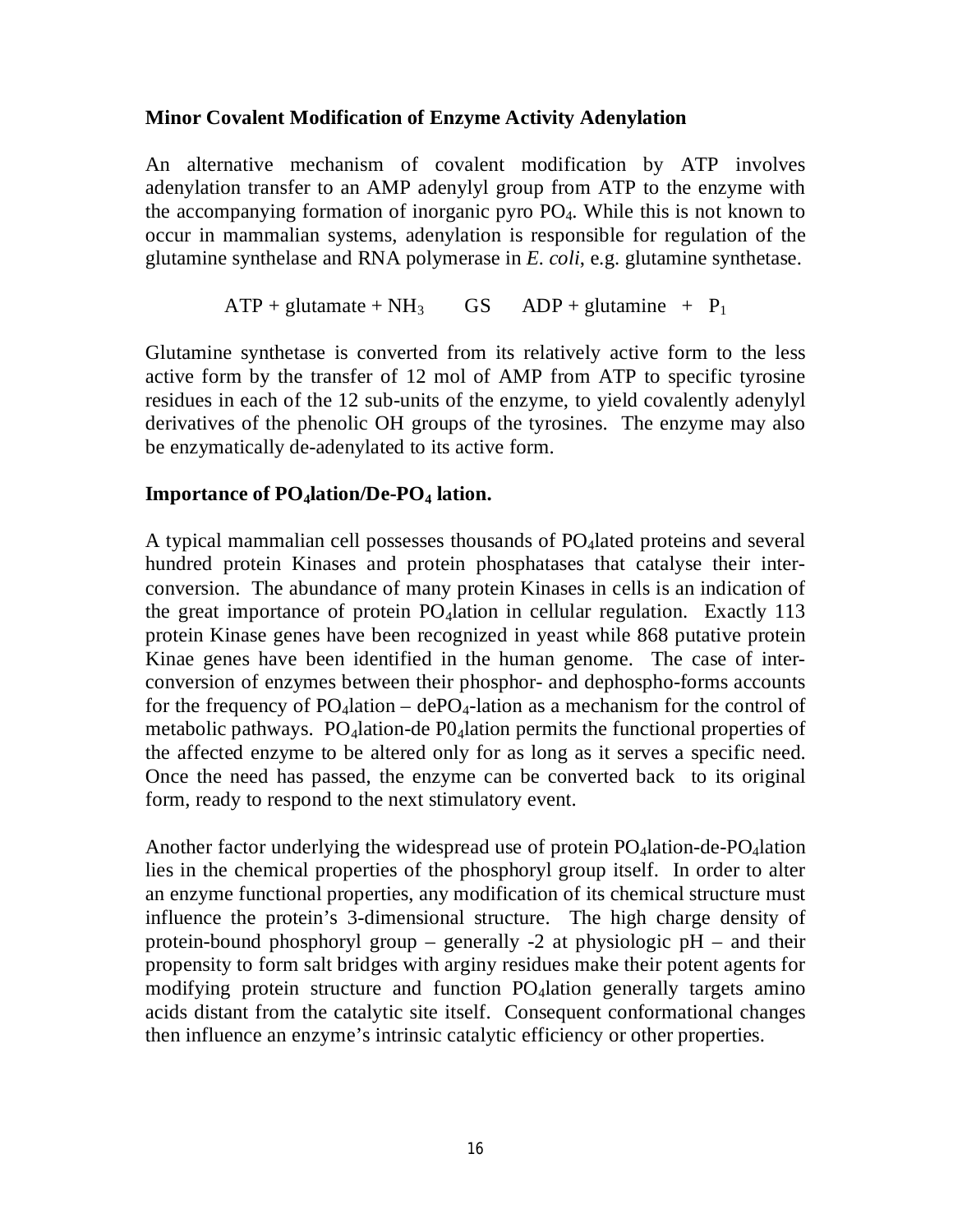PO<sub>4</sub>lation and de-PO<sub>4</sub>lation provide for short-term readily reversible regulation of metabolite flow in response to specific physiologic signals. They are both under direct neural and hormonal control.

PO4lation can also alter the location of an enzyme within the cell. It can alter the enzyme's susceptibility to proteolytic degradation, or responsiveness to regulation by allosteric ligands.

The third level at which metabolic regulation is exerted is through the genetic control of the rate of enzyme synthesis or degradation. The rate of a given metabolic sequence must depend on the conc. of the vetuse form of the enzyme in a sequence which in turn is the result of a balance between the rate of its synthesis and the rate of its breakdown. Body proteins are continuously synthesized and degraded – a process referred to as Protein Turnover. While the steady state concs of some enzymes and other proteins remain essentially, or constitutive, over time, the concs of many enzymes are influenced by a wide range of physiologic, hormonal or dietary factors.

# **Control of Enzyme Synthesis.**

The amounts of enzyme synthesized by a cell are determined by transcription regulation if the gene encoding a particular enzyme protein is turned on or off, changes in the amount of enzyme activity soon follow. Induction – activation of enzyme synthesis and repression which is the shut-down of enzyme synthesis, are important mechanisms for the regulation of metabolism. By controlling the amount of an enzyme that is present at any moment, cells can either activate or terminate various metabolic routes.

Inducible enzymes of humans include tryptophan pyrrolase, threonine dehydrase tyrosine- $\alpha$ -Ketoglutarate amino transferase, enzymes of the urea cycle, HMG-CoA reductase and cytochrome P450. Both induction and repression involve cis elements, specific DNA sequences located upstream of regulated genes (Operons) and trans-acting regulation proteins, e.g. Dietary Cholesterol decreases hepatic synthesis of cholesterol. This feedback regulation does not involve feedback inhibition, rather, HMG-CoA reductase, the ratelimiting enzyme of cholesterogenesis is affected. Regulation in response to dietary cholesterol involves curtailment by cholesterol or a cholesterol metabolite of the expression of the gene that encodes HMG-CoA reductase.

# **Control of Enzyme Degradation**

Enzyme/protein degradation poses a real hazard to cellular processes. To control this hazard, protein degradation is compartmentalized, either in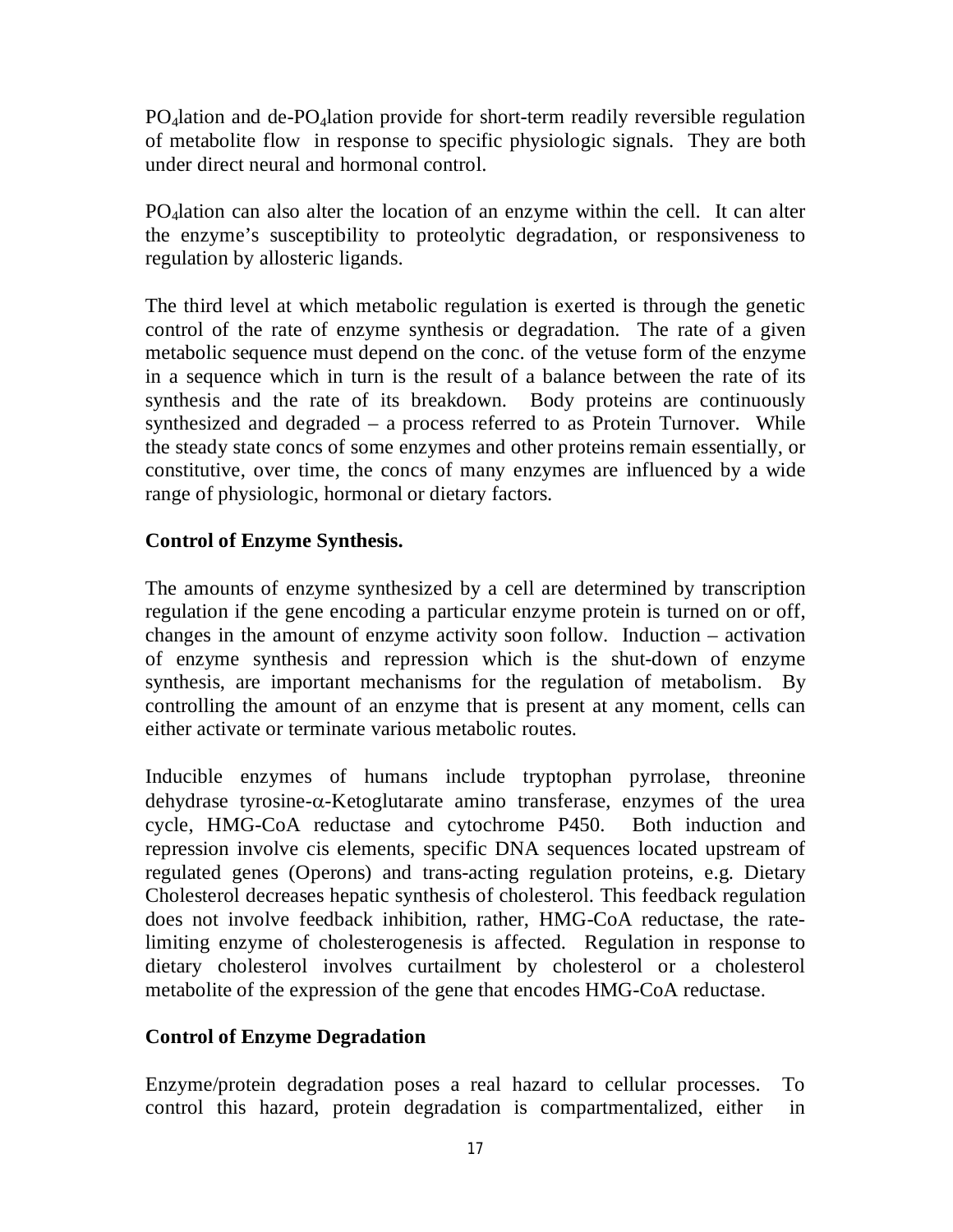macromolecular structures known as Proteasomes or in degradative organelles such as lysosomes. Protein degradation within lysosomes is largely nonselective, selection occurs during lysosomal uptake. Proteasomes are found in encaryotic as well as prokaryotic cells. Regulation of protein levels through degradation is an essential cellular mechanism. It is both rapid and irreversible. In many animals, many proteins are degraded by the ubiquitin-proteasome pathway. Eukaryotic cells contain 2 forms of proteasomes – the 20S proteasomes and its larger counterpart, the 26S proteasome. The eukaryotic 26S proteasome is made up of a 20S proteasome and 2 additional substructures known as 19S regulators (also called 19S caps or PA 700). Overall the 26S proteasomes has 2 copies each of 32 to 34 distinct sub-units, 14 in the 20S core and 18 to 20 in the cap structures. The 20S are contains 7 different kinds of  $\alpha$ subunits and 7 different kinds of β-sub units. The sub-units are arranged in the form of a hollow cylinders.

| 19S | 20S | 19S |
|-----|-----|-----|
|     |     |     |

The active sites of the proteolytic sub-units face the interior of the cylinder, thus preventing indiscriminate degradation of cellular proteins.

The most common mechanism by which proteins are labeled for proteasome degradation is Ubiquitination – the covalent attachment/ligation of one or more ubiquitin molecules to the protein. Ubiquitin is a small, approximately 75 residue protein that is highly conserved among eukaryotes. Three additional proteins are involved in ubiquitination. They are  $E_1$ ,  $E_2$ , and  $E_3$  ligases.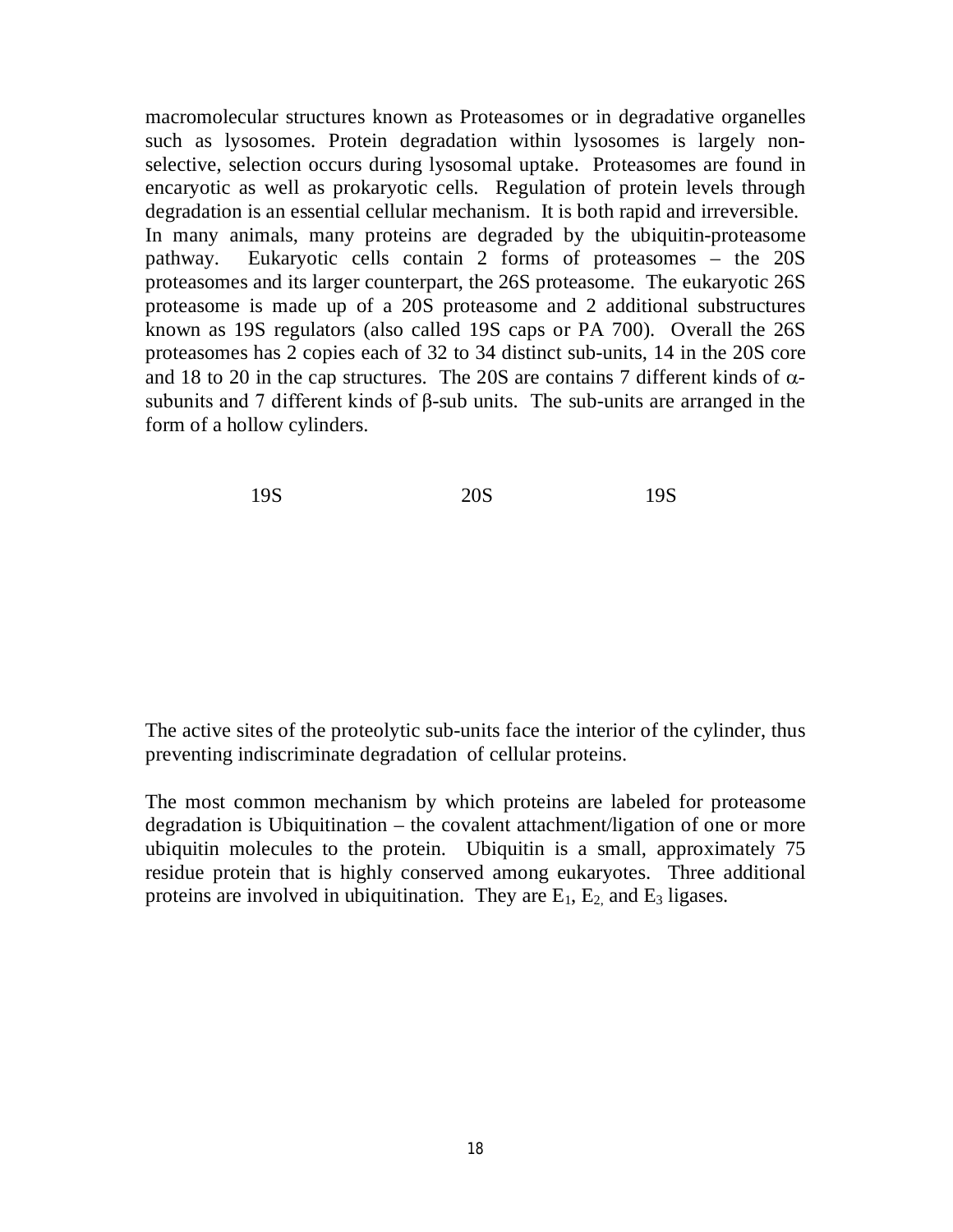## Mechanism of Ubiquitination

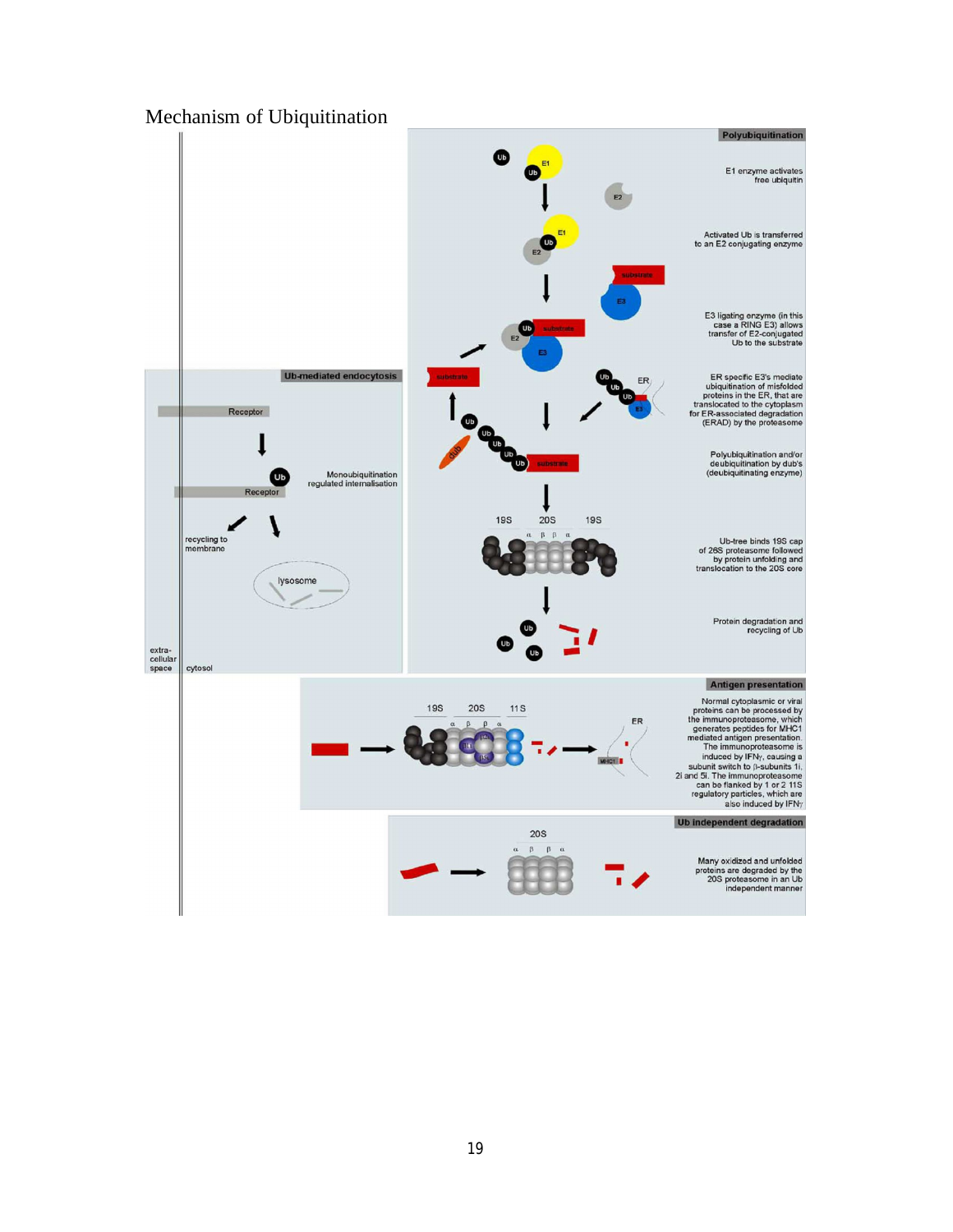(1)  $E_1$  Ubiquitin – activating enzyme

 $E_1$  (Ubiquiting-activating enzyme) becomes attached through a thioester bond to the C-terminal Glu residue of ubiquitin through an ATP-driven formation of an activated ubiquitin-adenylate intermediate. Ubiquitin is then transferred from  $E_1$  to an SH group on  $E_2$ , the ubiquitin carrier protein, a family of at least 7 different small proteins, many of which are heat shock proteins. In protein degradation,  $E_2$ -S-ubiquinin transfers ubiquitin to free amino groups on proteins selected by  $E_3$ , the ubiquitin-protein ligase. Upon binding a protein substrate,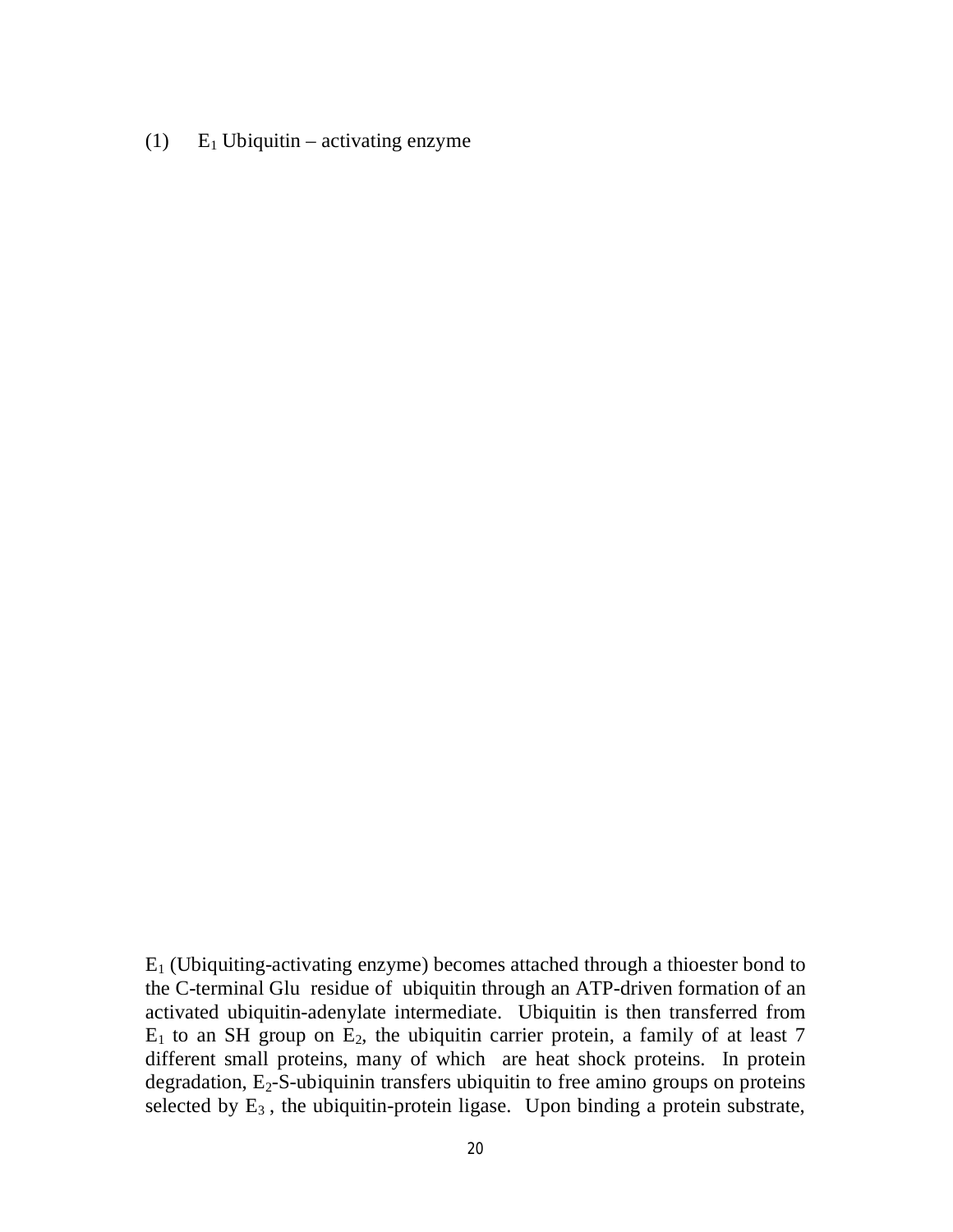$F_3$  catalyses the transfer of ubiquitin from  $E_2S$ -ubiquitin to free amino groups (usually  $Lys-E-NH_2$ ) on the protein. More than one ubiquitin may be attached to a protein substrate. Ubiquitin has 7 Lysine residues at positions 6, 11, 27, 29, 33, 48 and 63.  $E_3$  plays a central role in recognizing and selecting proteins for degradation.  $E_3$  selects proteins by the nature of the N-terminal amino acid. Proteins must have a free  $\alpha$ -amino acid terminus to be susceptible. Proteins having either Met, Ser, Ala, Thr, Val, Gly or Cys at the amino terminus are resistant to the ubiquitin-mediated degradation pathway. However, proteins, yaving Arg, Lys, His, Phe, Lyr, Try, Leu, Asn, Gln, Asp or Glu – N terminal are susceptible. Most proteins with susceptible N-terminal residues are not normal intra-cellular proteins but tend to be secreted proteins in which the susceptible residue has been exposed by action of a signal peptidase.

The ubiquitin-proteasone pathway is thus responsible both for the regulated degradation of selected cellular proteins, e.g;. cyclins, in response to specific intra or extra-cellular signals and for the removal of defective or aberrant protein species. The key to the versatility and selectivity of the ubiquitin proteasome system resides in both the variety of intra-cellular  $E_3$  ligases and their ability to discriminate between different physical or conformational states of a target protein. Thus, the ubiquitin – proteasome pathway can selectively degrade proteins whose physical integrity and functional competency has been compromised by the loss of or damage to a prosthetic group, oxidation of systems or histidine residues, or deamidation of asparagines or glutamine residues. Recognition by proteolytic enzymes also can be regulated by covalent modifications such as PO<sub>4</sub>lation, binding of substrates or allosteric effectors or association with membranes oligonucleotides or other proteins. A growing body of evidence suggests that dysanctions of the ubiquitin-proteasome pathway contribute to the accumulation of aberrantly folded protein species xteristic of several neurodegenerative diseases.

(4) Metabolic regulation can also be effected by hormones. Hormones are chemical messengers elaborated by endocrine glands that pass via the blood to certain target tissues where they stimulate or inhibit specific metabolic activities. For instance, both insulin and glucagon regulate the metabolism of glucose.

Other ways of Regulating Metabolic pathways

(1) Covalent activation of zymogens.

Most proteins become fully active when their synthesis is completed and they spontaneously fold into their nature, 3-dimensional conformation/structures. Some proteins, however, are synthesized and secreted as in active precursors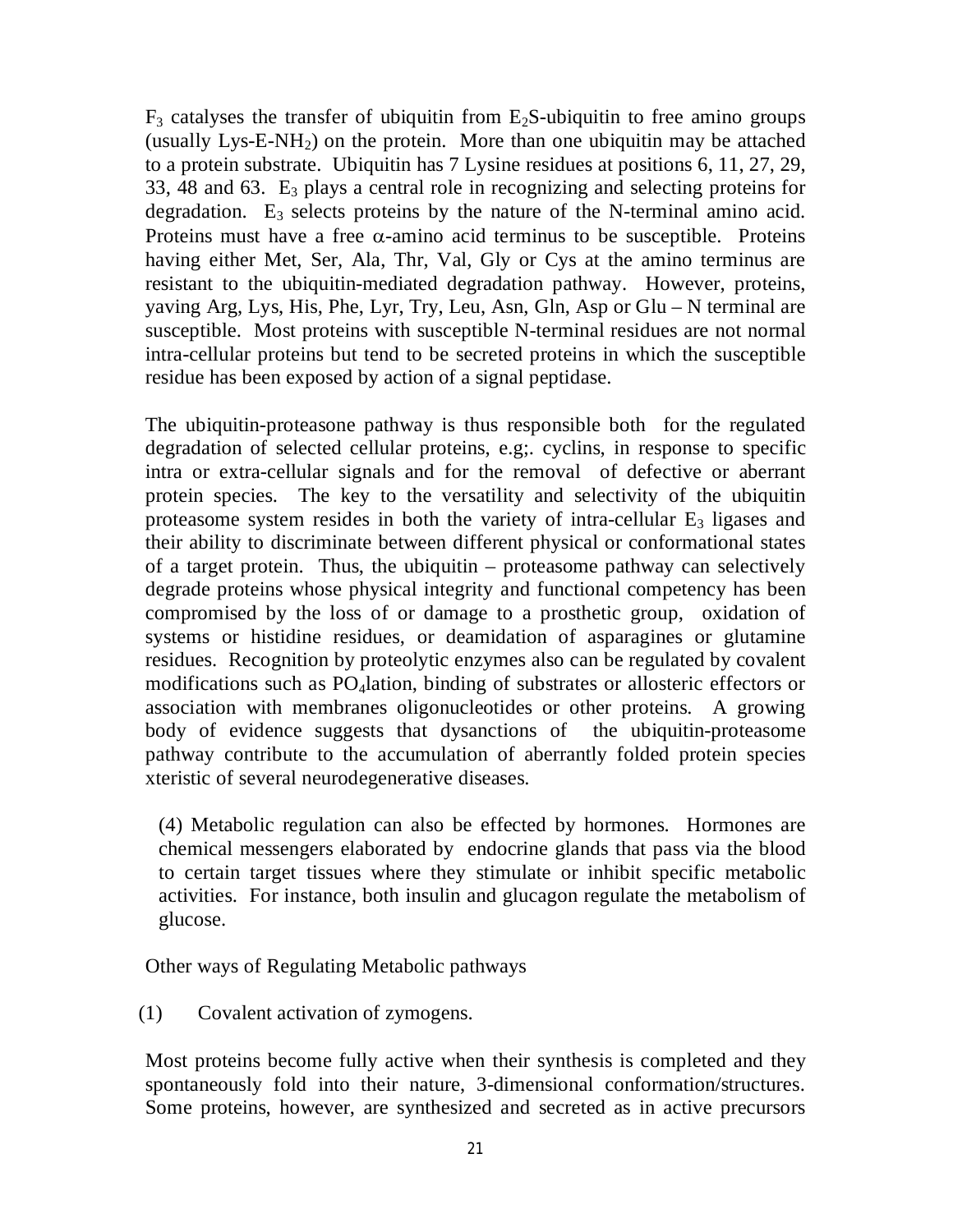known as Proproteins. The proteins of enzymes are termed Proenzymes or Zymogens. They acquire full activity only upon specific proteolytic cleavage of one or several of their peptide bonds. Unlike allosteric regulation or covalent modification, zymogen activation is an irreversible process. Activation of enzymes and other physiologically proteins by specific proteolysis is a strategy frequently exploited by biological systems to switch on processes at the appropriate time and place. Proteins synthesized as proproteins include the hormone insulin, the digestive enzymes pepsintrypsin and chymotrypsin, several factors of the blood clatting and blood clot dissolution cascades and the connective tissue protein collagen

| Origin<br>Pancreas<br>Pancreas | Zymogen<br>Trypsinogen<br>Chymotrypsinogen            | <b>Active Protein</b><br>Trypsin<br>Chymo trypsin |
|--------------------------------|-------------------------------------------------------|---------------------------------------------------|
| Pancreas                       | Procarboxypeptidase                                   | Carboxypeptidase                                  |
| Pancreas<br>Stomach            | Proelestase<br>Pepsinogen<br>Pnansulin<br>Procollagen | Elastase<br>Pepsin<br>Insulin<br>Collagen         |

Insulin – Secreted as Proinsulin – 86 residue. Proteolytic removal of residues 31 to 65 yields insulin.

Proteolytic enzymes of the digestive tracts. Enzymes of the digestive tract that hydrolyse dietary proteins are synthesized in the stomach and pancreas as zymogens. When these enzymes are secreted into the GIT, they are coverted into their active forms by the selective hydrolytic cleavage of one or more specific peptide bonds in the zymogen molecule.

#### pepsin

Pepsiinogen ------------------- pepsin + peptides free pepsin at low pH removes  $\mathrm{H}^+$ 

42 amino acid residues as a mixture of peptides from the N-terminal end of pepsinogen.

#### Entero

Trypsinogen --------------- Trypsin + hexapeptide. Entero Kinase converts Kinase

Trypsinogen to trypsin by removal of a hexapeptide from the N-terminal end. The activation of chymotrypsin however reps. a peculiar and interesting example. Chymotrypsinogen is a 245 residue polypeptide chain X-linked by 5 disulphide bonds.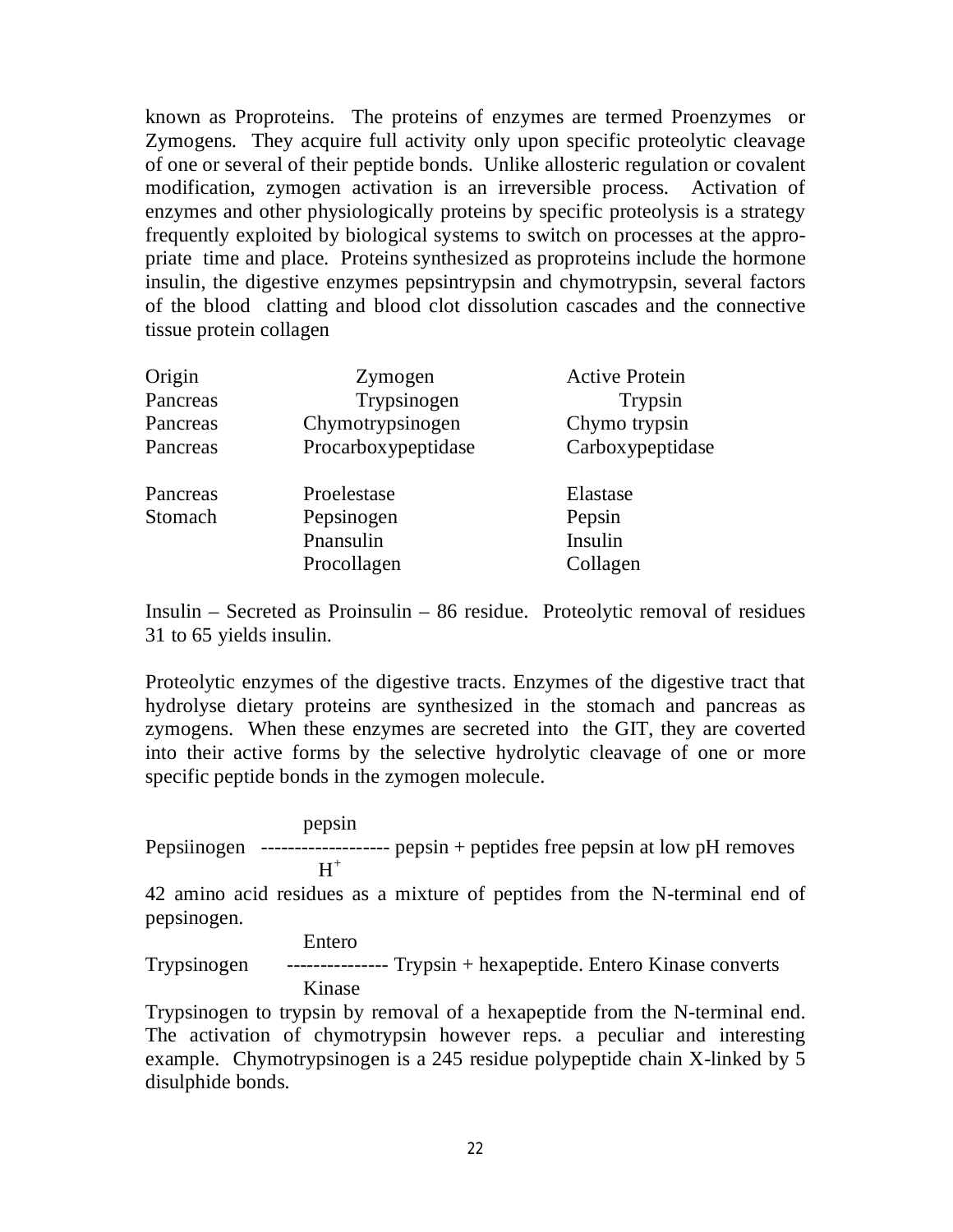Chymotrypsinogen is converted to an enzymatically active form called II-Chymotrypsin when trypsin cleaves the peptide bond joining  $Arg<sup>15</sup>$  and  $Ile<sup>16</sup>$ . The enzymatically active II-Chymotrypsin acts upon other  $II$  – Chymotrysin molecules, excising 2 dipeptides;  $\text{Ser}^{14} \text{Arg}^{15}$  and  $\text{Thr}^{14} \text{Asn}^{148}$ . The end-product of this series of proteolysis is the nature protease  $\alpha$ -Chymotrypsin, in which the 3 peptide chains, A (residues 1-13) B (residues 16-146), and C (residues 149 – 245), remain together because they are linked by 2 disulphide bonds one from A to B and one from B to C. It is interesting to note that the coversion of inactive chymotrypsinogen to active II-Chymotrypsin requires the cleavage of just one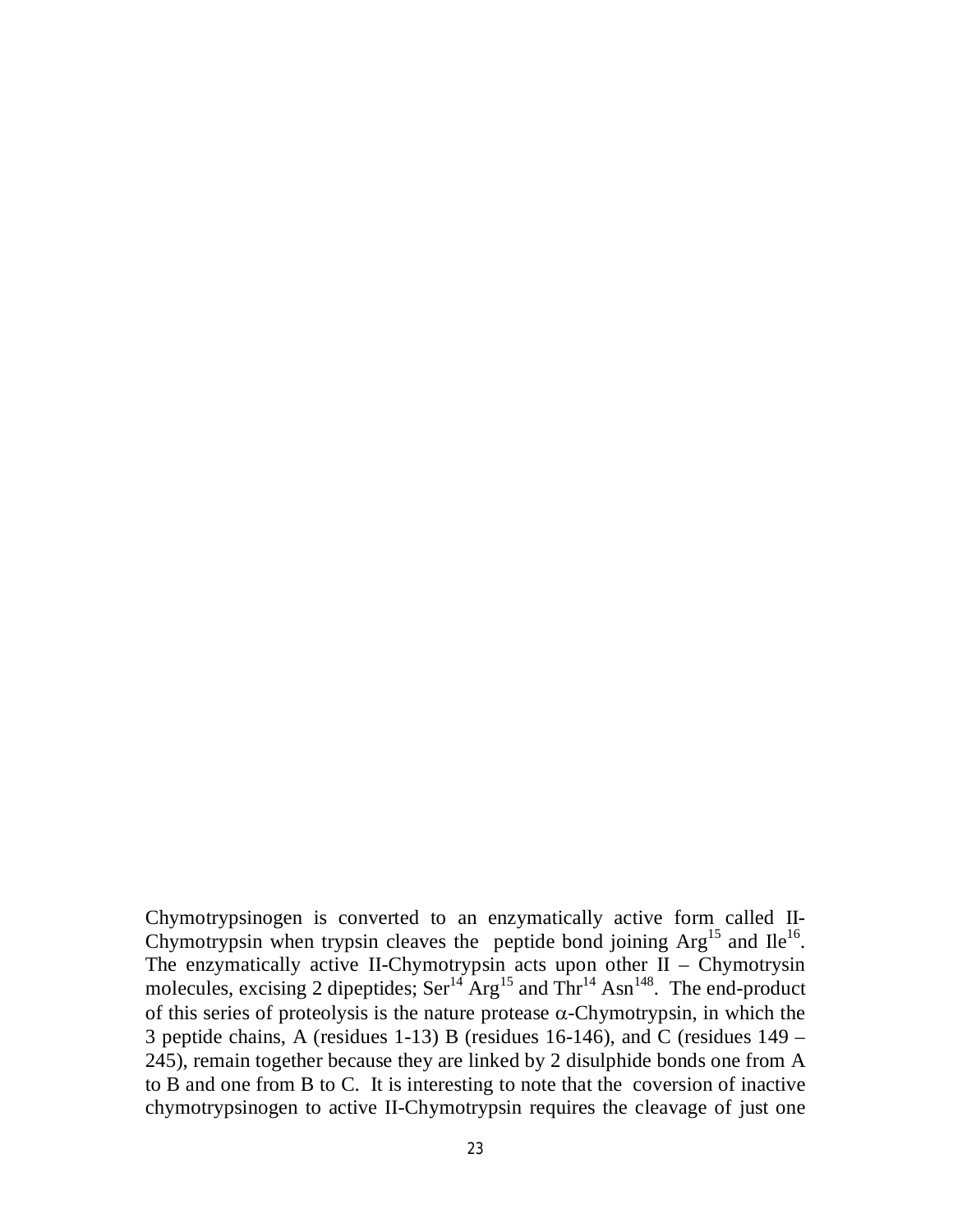particular peptide bond. The Zymogens are kept from exerting proteolytic activity on intracellular proteins so long as they remain within the cells in which they are made. They are turned on to generate the active form only after they are secreted into the GIT. As mentioned earlier, this type of covalent regulation is one-way: there are no known enzymatic reactions which can transform these 3-enzymes back into their respective zymogens.

### Blood Clotting

The formation of blood clots is the result of a series of zymogen activations. The amplification achieved by this cascade of enzymatic activations allows blood clotting to occur rapidly in response to injury.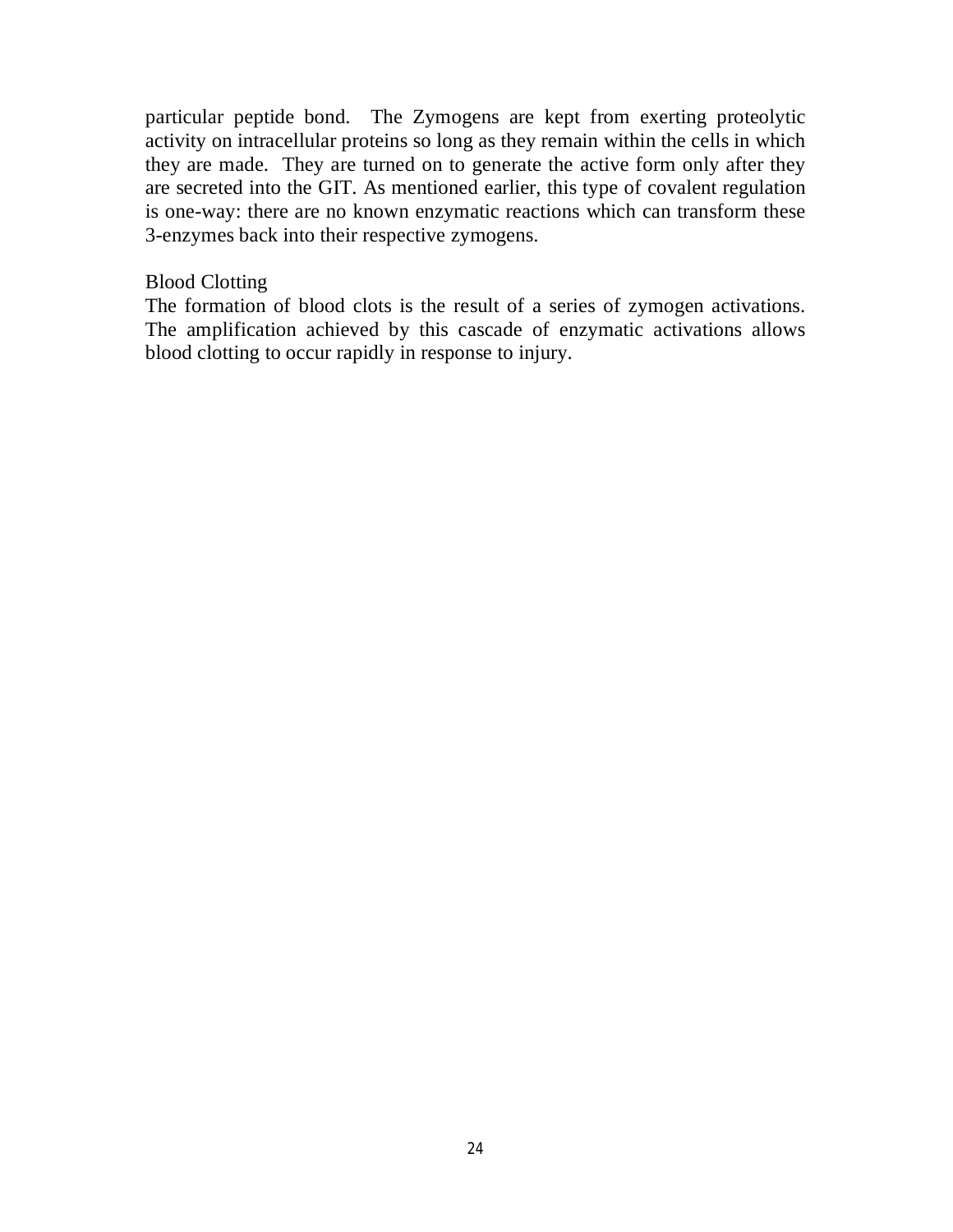Thrombin cleaves peptides rich in –ve charge from fibrinogen, converting II to fibrin. Fibrin aggregates into ordered fibrous arrays that are subsequently stabilized by covalent X-links. Thrombin specifically cleaves Arg-Gly peptide bonds.

## 2. Isozymes

Anlther type of regulation of metabolic activity is through the participation of isozymes. Isozymes are multiple forms of the same enzyme that occur in a single species of organism or even in a single cell. A classic, e.g. is mammalian lactate DH, which exists as 5 different isozymes in the tissues of rat and other vertebrates. They all catalyse the same overall reaction.

Lactate +  $NAD$  + Pyruvate +  $NADA$  + HT

- (1) All 5 isozymes have the same mut, about 134,000
- (2)All contain 4 polypeptide chains eachof mut 33,500
- (3)The 5 isozymes consist of 5 different combinations of 2 different kinds of polypeptide chains designated A and B. The isozyme predominating in skeletal muscle has 4 identical A chains and is designated A4. Another which predominates in heart has 4 identical B chains and is designated B4. The other 3 isozomes have the composition  $A_3B$ ,  $A_2B_2$  and  $AB_3$ .
- (4)Although tye all catalyse the same reaction, they differe in their dependence on substrate conc., particularly pyruvate, as well as their Vimax values when pyruvate is the substrate. The isozyme A4, xteristic of skeletal muscle and embryonic tissues, reduces pyruvate to lactate at a relatively high rate. The B4 isozyme on the other hand, Xteristic of the heart and other red muscles, reduces pyruvate at a relatively low rate. Mroeover, the dehydrogen nation of lactate catalysed by the B4 isozyme is strongly inhibited by pyruvate. The other LDH isozymes have kinetic properties intermediate between those of the A4 and B4 isozymes in proportion to their relative content of A and B chains.
- (5)If se then compare these kinetic xteristics with the metabolic features of the tissues in which the A4 and B4 isozymes predominate, the function of LDH isozymes becomes clear. Skeletal muscle and embryonic tissue have anaerobic metabolism, thus can convert glucose to lactate via glycolysis. A4 isozyme is thus adapted for this role and has a high Vmax for pyruvate. The heart muscle on the other hand has aerobic metabolism